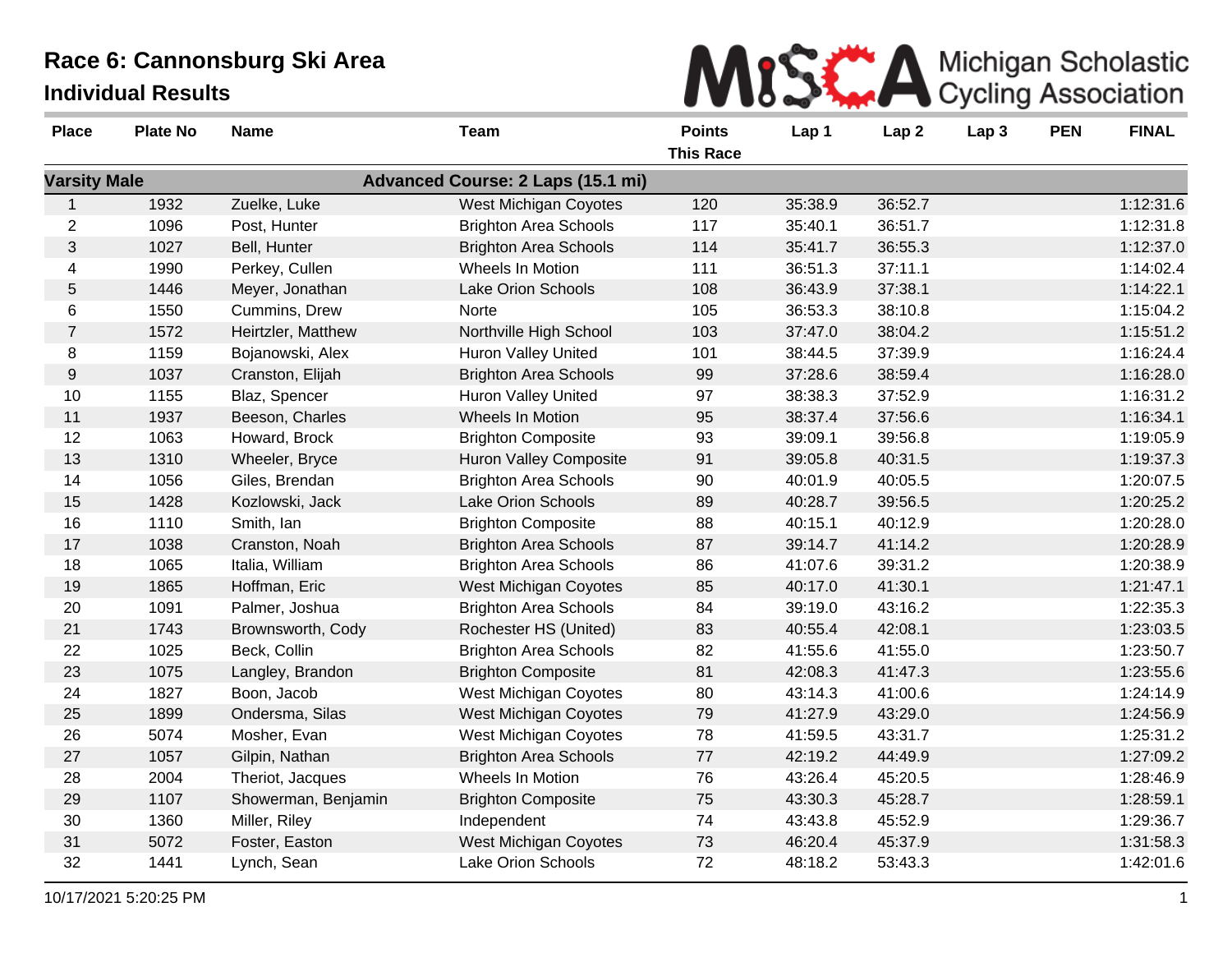

| <b>Place</b>          | <b>Plate No</b> | <b>Name</b>                              | <b>Team</b>                              | <b>Points</b><br><b>This Race</b> | Lap 1      | Lap <sub>2</sub> | Lap 3 | <b>PEN</b> | <b>FINAL</b> |
|-----------------------|-----------------|------------------------------------------|------------------------------------------|-----------------------------------|------------|------------------|-------|------------|--------------|
| <b>DNF</b>            | 1399            | Davis, Kyle                              | <b>Lake Orion Schools</b>                | $\mathbf{1}$                      | 41:56.4    | <b>DNF</b>       |       |            |              |
| <b>DNF</b>            | 1893            | Natter, Bryce                            | <b>West Michigan Coyotes</b>             | $\mathbf 1$                       | <b>DNF</b> | <b>DNF</b>       |       |            |              |
| <b>Varsity Female</b> |                 |                                          | <b>Advanced Course: 2 Laps (15.1 mi)</b> |                                   |            |                  |       |            |              |
| $\mathbf{1}$          | 1890            | Miller, Anabel                           | West Michigan Coyotes                    | 120                               | 42:15.2    | 42:40.7          |       |            | 1:24:55.9    |
| $\overline{2}$        | 1349            | Jimenez Palos, Emma                      | Independent                              | 117                               | 42:20.1    | 42:45.8          |       |            | 1:25:05.9    |
| $\mathfrak{S}$        | 1046            | Droese, Katherine                        | <b>Brighton Area Schools</b>             | 114                               | 42:16.3    | 42:52.1          |       |            | 1:25:08.5    |
| 4                     | 1371            | Schultz, Lauren                          | Independent                              | 111                               | 43:35.7    | 46:07.6          |       |            | 1:29:43.3    |
| 5                     | 1930            | Whitmer, Madine                          | West Michigan Coyotes                    | 108                               | 44:25.7    | 48:05.9          |       |            | 1:32:31.7    |
| 6                     | 1856            | Forrester, Addison                       | West Michigan Coyotes                    | 105                               | 45:59.0    | 47:57.0          |       |            | 1:33:56.0    |
| $\overline{7}$        | 1594            | DeFauw, Elizabeth                        | Orange Krush                             | 103                               | 47:58.8    | 48:03.0          |       |            | 1:36:01.8    |
| 8                     | 5073            | Houlberg, Sienna                         | Independent                              | 101                               | 47:38.0    | 50:49.2          |       |            | 1:38:27.2    |
| 9                     | 1017            | Abington, Liberty                        | <b>Brighton Area Schools</b>             | 99                                | 53:51.0    | 56:33.2          |       |            | 1:50:24.2    |
| <b>DNF</b>            | 5041            | Urbain, Gwen                             | Norte                                    | 1                                 | <b>DNF</b> | <b>DNF</b>       |       |            |              |
|                       |                 | <b>Junior Varsity 11-12th Grade Male</b> | <b>Advanced Course: 1 Laps (7.5 mi)</b>  |                                   |            |                  |       |            |              |
| 1                     | 1751            | Dagg, Paul                               | Rochester HS (United)                    | 100                               | 39:53.6    |                  |       |            | 39:53.6      |
| $\overline{2}$        | 1800            | Tapert, Bryce                            | Rochester HS (United)                    | 97                                | 40:26.9    |                  |       |            | 40:26.9      |
| 3                     | 1122            | Witte, Zachary                           | <b>Brighton Area Schools</b>             | 94                                | 40:27.2    |                  |       |            | 40:27.2      |
| 4                     | 1745            | Cerget, Anthony                          | Rochester HS (United)                    | 91                                | 41:06.2    |                  |       |            | 41:06.2      |
| 5                     | 1312            | Wilson, Evan                             | Huron Valley United                      | 88                                | 41:44.3    |                  |       |            | 41:44.3      |
| 6                     | 1079            | Lutz, Andrew                             | <b>Brighton Area Schools</b>             | 85                                | 41:44.9    |                  |       |            | 41:44.9      |
| $\overline{7}$        | 1378            | Stephenson, Drake                        | Independent                              | 83                                | 39:52.7    |                  |       | 02:00      | 41:52.7      |
| 8                     | 1799            | Tapert, Bayden                           | Rochester HS (United)                    | 81                                | 42:16.3    |                  |       |            | 42:16.3      |
| 9                     | 1296            | Thompson, John                           | <b>Huron Valley United</b>               | 79                                | 42:47.1    |                  |       |            | 42:47.1      |
| 10                    | 1863            | Greene, Ezra                             | West Michigan Coyotes                    | 77                                | 43:06.0    |                  |       |            | 43:06.0      |
| 11                    | 1815            | Schmid, Collin                           | <b>Team Green</b>                        | 75                                | 43:23.5    |                  |       |            | 43:23.5      |
| 12                    | 1322            | Bixby, Carter                            | Independent                              | 73                                | 43:35.9    |                  |       |            | 43:35.9      |
| 13                    | 1175            | Carlsen, Nolan                           | <b>Huron Valley United</b>               | 71                                | 44:49.9    |                  |       |            | 44:49.9      |
| 14                    | 5023            | Sirken, Jonas                            | Independent                              | 70                                | 45:10.0    |                  |       |            | 45:10.0      |
| 15                    | 5032            | Schnepp, Samuel                          | Independent                              | 69                                | 45:29.7    |                  |       |            | 45:29.7      |
| 16                    | 1039            | Dabrowski, Henry                         | <b>Brighton Area Schools</b>             | 68                                | 45:46.8    |                  |       |            | 45:46.8      |
| 17                    | 1772            | Li, Rongbang                             | Rochester HS (United)                    | 67                                | 45:56.7    |                  |       |            | 45:56.7      |
| 18                    | 1043            | Deetz, Nathan                            | <b>Brighton Area Schools</b>             | 66                                | 46:13.4    |                  |       |            | 46:13.4      |
| 19                    | 1112            | St.Laurent, Reid                         | <b>Brighton Composite</b>                | 65                                | 46:22.5    |                  |       |            | 46:22.5      |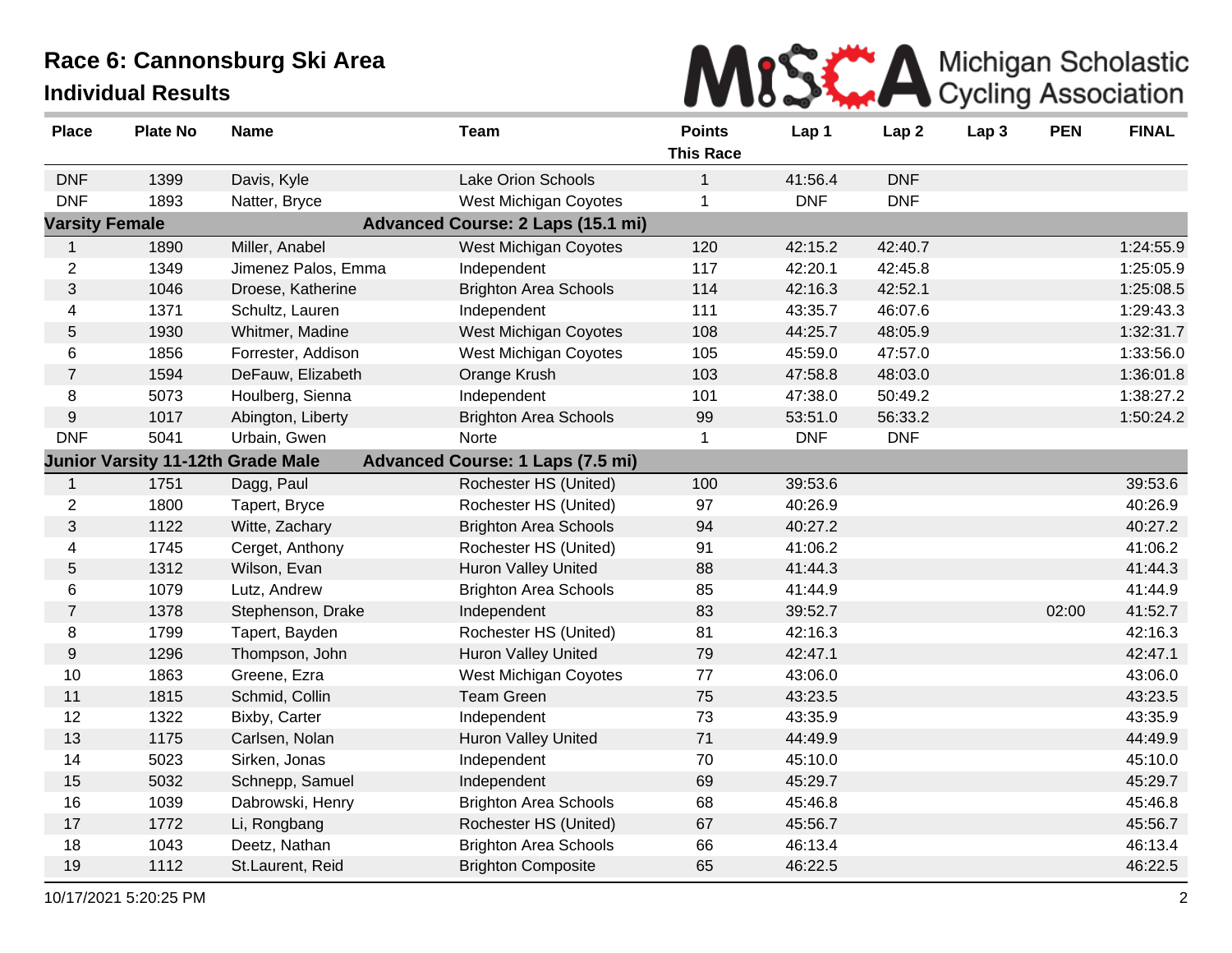

| <b>Place</b>     | <b>Plate No</b>                         | <b>Name</b>       | <b>Team</b>                             | <b>Points</b><br><b>This Race</b> | Lap 1      | Lap <sub>2</sub> | Lap <sub>3</sub> | <b>PEN</b> | <b>FINAL</b> |
|------------------|-----------------------------------------|-------------------|-----------------------------------------|-----------------------------------|------------|------------------|------------------|------------|--------------|
| 20               | 1086                                    | Money, Daniel     | <b>Brighton Composite</b>               | 64                                | 46:27.4    |                  |                  |            | 46:27.4      |
| 21               | 1552                                    | Albrecht, Matthew | NE Indiana Trailblazers                 | 63                                | 46:53.6    |                  |                  |            | 46:53.6      |
| 22               | 1877                                    | Loewen, Florenc   | West Michigan Coyotes                   | 62                                | 46:53.8    |                  |                  |            | 46:53.8      |
| 23               | 1051                                    | Franks, Caleb     | <b>Brighton Area Schools</b>            | 61                                | 47:40.8    |                  |                  |            | 47:40.8      |
| 24               | 1098                                    | Psik, Shane       | <b>Brighton Area Schools</b>            | 60                                | 48:53.0    |                  |                  |            | 48:53.0      |
| 25               | 5048                                    | Olney, Benjamin   | Independent                             | 59                                | 48:54.8    |                  |                  |            | 48:54.8      |
| 26               | 1521                                    | Parker, Ethan     | Midland MTB Crew                        | 58                                | 50:17.1    |                  |                  |            | 50:17.1      |
| 27               | 1111                                    | Sobkow, Griffin   | <b>Brighton Area Schools</b>            | 57                                | 51:03.8    |                  |                  |            | 51:03.8      |
| 28               | 1023                                    | Banas, Chase      | <b>Brighton Area Schools</b>            | 56                                | 51:09.9    |                  |                  |            | 51:09.9      |
| 29               | 1080                                    | Mack, Andrew      | <b>Brighton Area Schools</b>            | 55                                | 51:38.2    |                  |                  |            | 51:38.2      |
| 30               | 1384                                    | Abbott, Jacob     | Lake Orion Schools                      | 54                                | 52:34.8    |                  |                  |            | 52:34.8      |
| 31               | 1500                                    | Davis II, Thomas  | <b>Midland MTB Crew</b>                 | 53                                | 52:47.8    |                  |                  |            | 52:47.8      |
| 32               | 1358                                    | Martin, Walker    | Independent                             | 52                                | 52:50.0    |                  |                  |            | 52:50.0      |
| 33               | 1584                                    | Van Tiem, Luke    | Northville High School                  | 51                                | 52:56.7    |                  |                  |            | 52:56.7      |
| <b>DNF</b>       | 1455                                    | Murray, Ryan      | <b>Lake Orion Schools</b>               | 1                                 | <b>DNF</b> |                  |                  |            |              |
|                  | <b>Junior Varsity 9-10th Grade Male</b> |                   | <b>Advanced Course: 1 Laps (7.5 mi)</b> |                                   |            |                  |                  |            |              |
| $\mathbf{1}$     | 1588                                    | Bretzlaff, Joel   | Orange Krush                            | 100                               | 37:41.8    |                  |                  |            | 37:41.8      |
| $\overline{2}$   | 1984                                    | Mazak, Aidan      | Wheels In Motion                        | 97                                | 37:42.9    |                  |                  |            | 37:42.9      |
| 3                | 1445                                    | Meyer, James      | Lake Orion Schools                      | 94                                | 37:58.4    |                  |                  |            | 37:58.4      |
| 4                | 1882                                    | Marine, Drake     | West Michigan Coyotes                   | 91                                | 38:49.0    |                  |                  |            | 38:49.0      |
| $\sqrt{5}$       | 1271                                    | Porter, Louis     | Huron Valley United                     | 88                                | 39:13.0    |                  |                  |            | 39:13.0      |
| 6                | 1231                                    | Kowalski, Carson  | Huron Valley United                     | 85                                | 39:24.5    |                  |                  |            | 39:24.5      |
| $\overline{7}$   | 1825                                    | Boer, Gerrit      | West Michigan Coyotes                   | 83                                | 39:29.1    |                  |                  |            | 39:29.1      |
| 8                | 1249                                    | McCormick, Aidan  | <b>Huron Valley United</b>              | 81                                | 39:29.5    |                  |                  |            | 39:29.5      |
| $\boldsymbol{9}$ | 1328                                    | Clement, Owen     | Independent                             | 79                                | 40:24.3    |                  |                  |            | 40:24.3      |
| 10               | 1561                                    | Loshe, Wesley     | NE Indiana Trailblazers                 | 77                                | 40:26.7    |                  |                  |            | 40:26.7      |
| 11               | 1272                                    | Rambo, Josh       | <b>Huron Valley United</b>              | 75                                | 40:28.6    |                  |                  |            | 40:28.6      |
| 12               | 1977                                    | Landis, Gabriel   | Wheels In Motion                        | 73                                | 40:53.1    |                  |                  |            | 40:53.1      |
| 13               | 1191                                    | Culver, Evan      | <b>Huron Valley United</b>              | 71                                | 40:55.0    |                  |                  |            | 40:55.0      |
| 14               | 1157                                    | Blazic, Lucas     | <b>Huron Valley Composite</b>           | 70                                | 41:04.5    |                  |                  |            | 41:04.5      |
| 15               | 1859                                    | Frehr, Haydon     | West Michigan Coyotes                   | 69                                | 41:16.0    |                  |                  |            | 41:16.0      |
| 16               | 1912                                    | Tesch, Owen       | West Michigan Coyotes                   | 68                                | 41:59.8    |                  |                  |            | 41:59.8      |
| 17               | 1476                                    | Tait, Grady       | Lake Orion Schools                      | 67                                | 42:22.9    |                  |                  |            | 42:22.9      |
|                  |                                         |                   |                                         |                                   |            |                  |                  |            |              |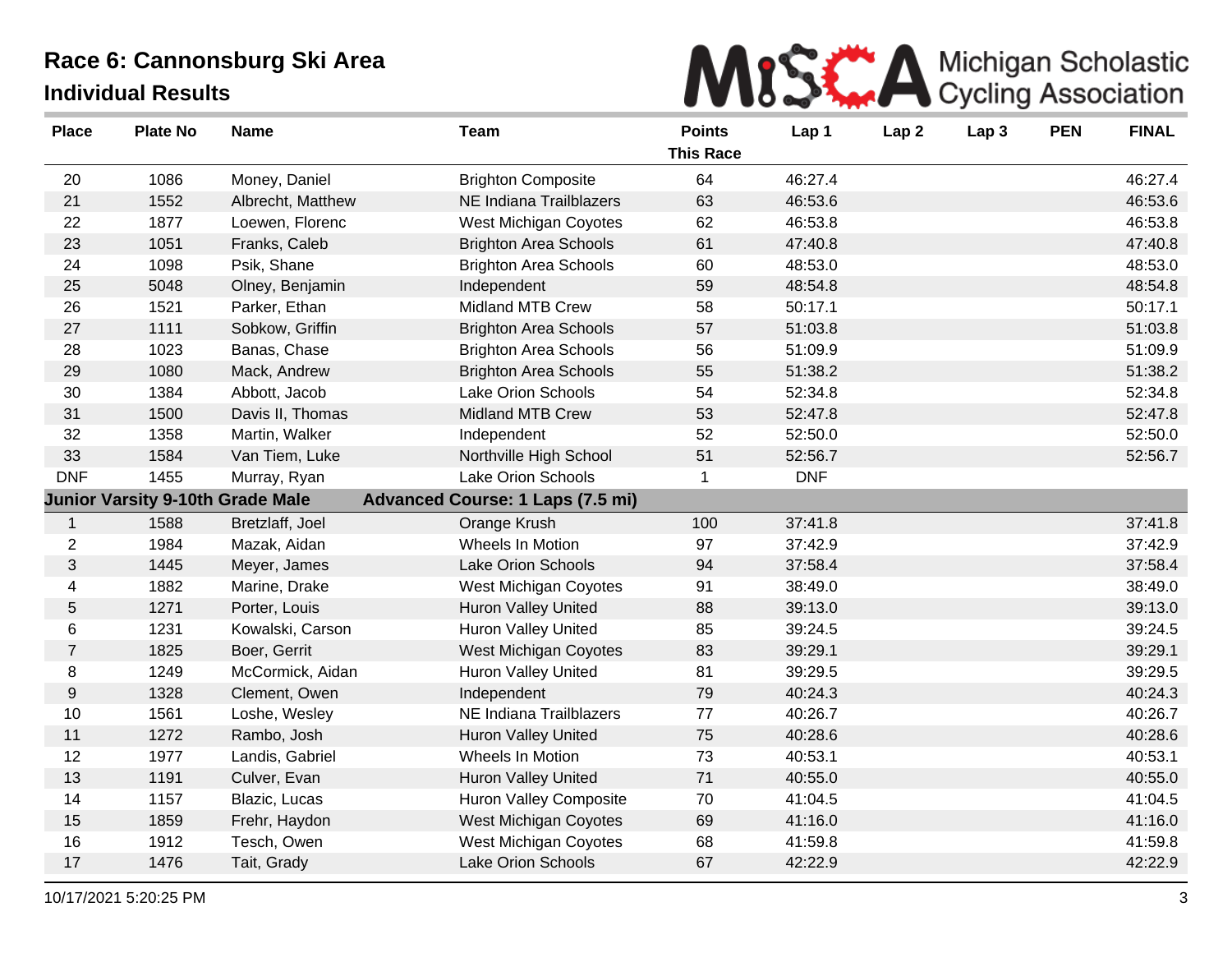

| <b>Place</b> | <b>Plate No</b>              | <b>Name</b>        | <b>Team</b>                             | <b>Points</b><br><b>This Race</b> | Lap 1   | Lap <sub>2</sub> | Lap <sub>3</sub> | <b>PEN</b> | <b>FINAL</b> |
|--------------|------------------------------|--------------------|-----------------------------------------|-----------------------------------|---------|------------------|------------------|------------|--------------|
| 18           | 1115                         | Vereecke, Kevin    | <b>Brighton Area Schools</b>            | 66                                | 42:57.3 |                  |                  |            | 42:57.3      |
| 19           | 1024                         | Beach, Isaiah      | <b>Brighton Composite</b>               | 65                                | 43:15.0 |                  |                  |            | 43:15.0      |
| 20           | 1565                         | Serrani, Jude      | <b>NE Indiana Trailblazers</b>          | 64                                | 43:22.0 |                  |                  |            | 43:22.0      |
| 21           | 1020                         | Asher, Ryan        | <b>Brighton Area Schools</b>            | 63                                | 43:42.3 |                  |                  |            | 43:42.3      |
| 22           | 1269                         | Park, Thomas       | <b>Huron Valley United</b>              | 62                                | 43:48.1 |                  |                  |            | 43:48.1      |
| 23           | 1459                         | Parsons, Cavan     | Lake Orion Composite                    | 61                                | 44:18.5 |                  |                  |            | 44:18.5      |
| 24           | 1784                         | Rodda, Trystan     | Rochester HS (United)                   | 60                                | 45:01.0 |                  |                  |            | 45:01.0      |
| 25           | 1938                         | Bertcher, Samuel   | <b>Wheels In Motion</b>                 | 59                                | 45:27.8 |                  |                  |            | 45:27.8      |
| 26           | 1077                         | Lukasik, John      | <b>Brighton Composite</b>               | 58                                | 45:57.5 |                  |                  |            | 45:57.5      |
| 27           | 1471                         | Shirley, Isaac     | Lake Orion Composite                    | 57                                | 46:00.7 |                  |                  |            | 46:00.7      |
| 28           | 1125                         | Coffman, Finn      | Chelsea Youth MTB                       | 56                                | 46:29.6 |                  |                  |            | 46:29.6      |
| 29           | 1615                         | Wagner, Gavin      | Orange Krush                            | 55                                | 46:53.7 |                  |                  |            | 46:53.7      |
| 30           | 1481                         | Wolski, Daniel     | Lake Orion Schools                      | 54                                | 47:04.0 |                  |                  |            | 47:04.0      |
| 31           | 1176                         | Carlsen, Sawyer    | <b>Huron Valley United</b>              | 53                                | 47:30.0 |                  |                  |            | 47:30.0      |
| 32           | 1761                         | Grindem, Stuart    | Rochester HS (United)                   | 52                                | 47:37.7 |                  |                  |            | 47:37.7      |
| 33           | 1891                         | Minnerick, Levi    | West Michigan Coyotes                   | 51                                | 47:44.1 |                  |                  |            | 47:44.1      |
| 34           | 1770                         | Klippi, Ethan      | Rochester HS (United)                   | 50                                | 48:04.5 |                  |                  |            | 48:04.5      |
| 35           | 1071                         | Kissel, Lucas      | <b>Brighton Area Schools</b>            | 49                                | 48:16.1 |                  |                  |            | 48:16.1      |
| 36           | 1763                         | Hemingway, George  | Rochester HS (United)                   | 48                                | 48:24.0 |                  |                  |            | 48:24.0      |
| 37           | 1872                         | Knape, Timothy     | West Michigan Coyotes                   | 47                                | 48:46.9 |                  |                  |            | 48:46.9      |
| 38           | 1816                         | Aerts, Marshall    | West Michigan Coyotes                   | 46                                | 49:05.5 |                  |                  |            | 49:05.5      |
| 39           | 1866                         | Hoogeveen, Bridger | <b>West Michigan Coyotes</b>            | 45                                | 49:11.9 |                  |                  |            | 49:11.9      |
| 40           | 1779                         | Paradowski, Jacob  | Rochester HS (United)                   | 44                                | 49:24.3 |                  |                  |            | 49:24.3      |
| 41           | 1824                         | Blocker, Jeremy    | <b>West Michigan Coyotes</b>            | 43                                | 49:45.6 |                  |                  |            | 49:45.6      |
| 42           | 1010                         | Jannette, Rider    | <b>Brandon Youth MTB</b>                | 42                                | 52:13.1 |                  |                  |            | 52:13.1      |
| 43           | 1018                         | Acree, Jason       | <b>Brighton Area Schools</b>            | 41                                | 54:11.3 |                  |                  |            | 54:11.3      |
| 44           | 1074                         | Lane, Andrew       | <b>Brighton Composite</b>               | 40                                | 56:47.2 |                  |                  |            | 56:47.2      |
| 45           | 1007                         | Janette, Braeden   | <b>Brandon Youth MTB</b>                | 39                                | 59:28.9 |                  |                  |            | 59:28.9      |
|              | <b>Junior Varsity Female</b> |                    | <b>Advanced Course: 1 Laps (7.5 mi)</b> |                                   |         |                  |                  |            |              |
| $\mathbf 1$  | 1172                         | Caldwell, Nya      | <b>Huron Valley United</b>              | 100                               | 42:20.9 |                  |                  |            | 42:20.9      |
| 2            | 1315                         | Wittman, Cate      | Huron Valley United                     | 97                                | 46:07.5 |                  |                  |            | 46:07.5      |
| 3            | 1264                         | Osterhart, Laura   | <b>Huron Valley United</b>              | 94                                | 48:48.4 |                  |                  |            | 48:48.4      |
| 4            | 1013                         | Royse, Bethany     | <b>Brandon Youth MTB</b>                | 91                                | 50:04.8 |                  |                  |            | 50:04.8      |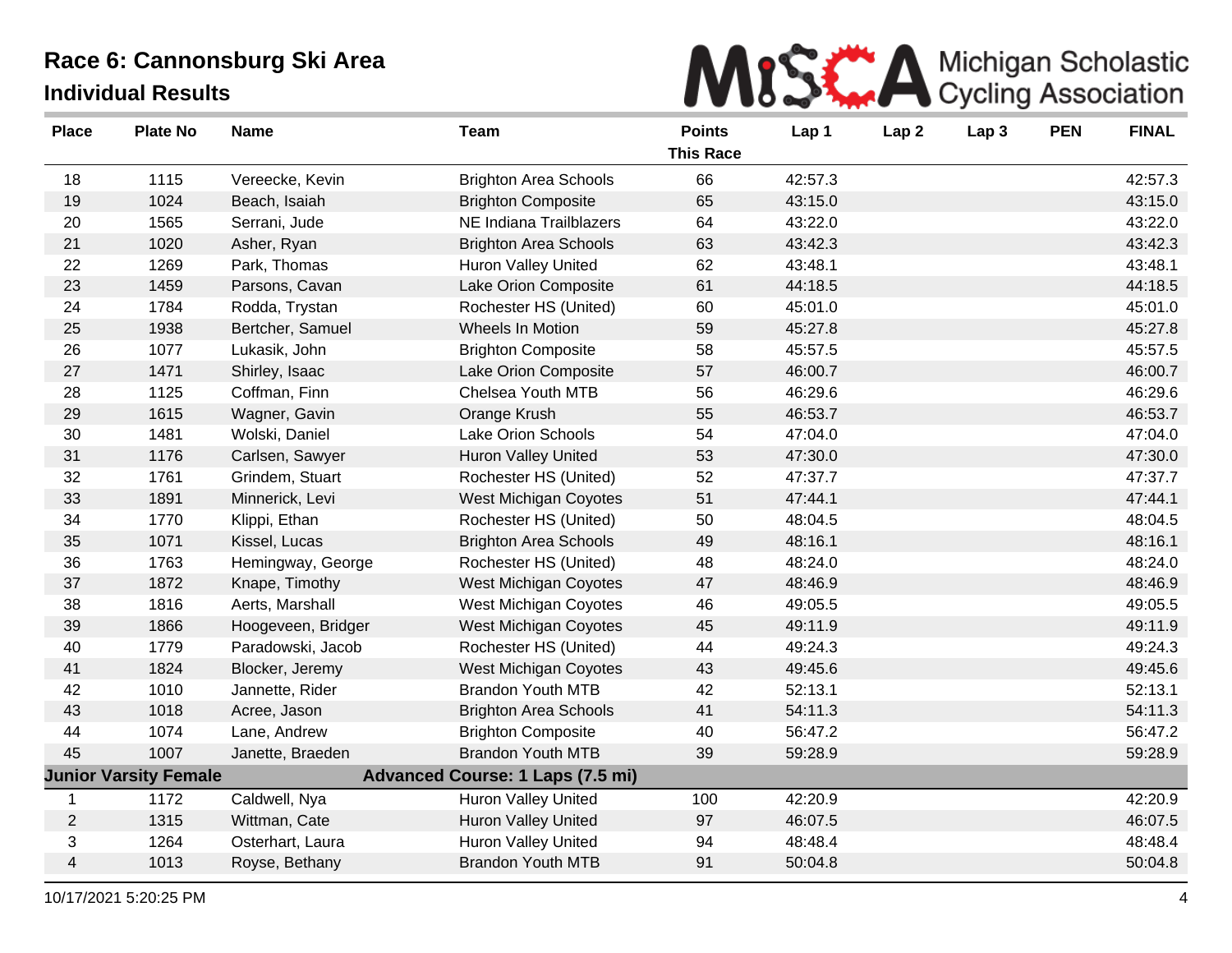

| <b>Place</b>   | <b>Plate No</b>                    | <b>Name</b>          | <b>Team</b>                             | <b>Points</b><br><b>This Race</b> | Lap 1     | Lap <sub>2</sub> | Lap <sub>3</sub> | <b>PEN</b> | <b>FINAL</b> |
|----------------|------------------------------------|----------------------|-----------------------------------------|-----------------------------------|-----------|------------------|------------------|------------|--------------|
| 5              | 1758                               | Fronek, Ava          | Rochester HS (United)                   | 88                                | 51:14.6   |                  |                  |            | 51:14.6      |
| $\,6$          | 5007                               | Spearman, Bodelle    | West Michigan Coyotes                   | 85                                | 52:07.3   |                  |                  |            | 52:07.3      |
| $\overline{7}$ | 1871                               | Kincaid, Freida      | West Michigan Coyotes                   | 83                                | 53:26.5   |                  |                  |            | 53:26.5      |
| 8              | 1759                               | Gaudreau, Rachel     | Rochester HS (United)                   | 81                                | 54:35.2   |                  |                  |            | 54:35.2      |
| 9              | 1424                               | Jones, Sydnie        | Lake Orion Schools                      | 79                                | 55:53.1   |                  |                  |            | 55:53.1      |
| 10             | 1787                               | Rossey, Isabella     | Rochester HS (United)                   | 77                                | 56:11.3   |                  |                  |            | 56:11.3      |
| 11             | 1129                               | Paddock, Lillian     | Chelsea Youth MTB                       | 75                                | 56:24.1   |                  |                  |            | 56:24.1      |
| 12             | 1756                               | Feldkamp, Rowan      | Rochester HS (United)                   | 73                                | 56:42.4   |                  |                  |            | 56:42.4      |
| 13             | 1830                               | Brewer, Sage         | West Michigan Coyotes                   | 71                                | 1:00:53.8 |                  |                  |            | 1:00:53.8    |
| 14             | 1571                               | Grabowski, Alexandra | Northville High School                  | 70                                | 1:01:11.7 |                  |                  |            | 1:01:11.7    |
| 15             | 1566                               | Vasquez, Kyra        | NE Indiana Trailblazers                 | 69                                | 1:04:11.5 |                  |                  |            | 1:04:11.5    |
| 16             | 1012                               | Patnaude, Emily      | <b>Brandon Youth MTB</b>                | 68                                | 1:07:23.5 |                  |                  |            | 1:07:23.5    |
|                | <b>Advanced Middle School Male</b> |                      | <b>Advanced Course: 1 Laps (7.5 mi)</b> |                                   |           |                  |                  |            |              |
| -1             | 1417                               | Heist, Ethan         | Lake Orion Schools                      | 85                                | 38:28.5   |                  |                  |            | 38:28.5      |
| $\overline{2}$ | 1200                               | Garris, Elijah       | <b>Huron Valley United</b>              | 82                                | 38:38.0   |                  |                  |            | 38:38.0      |
| 3              | 1320                               | Adamski, Kash        | Independent                             | 79                                | 38:48.3   |                  |                  |            | 38:48.3      |
| 4              | 1573                               | Hentnik, Alexander   | Northville High School                  | 76                                | 38:49.2   |                  |                  |            | 38:49.2      |
| 5              | 1885                               | Martin, Brevin       | West Michigan Coyotes                   | 73                                | 41:25.6   |                  |                  |            | 41:25.6      |
| 6              | 1321                               | Beaubien, Bastien    | Orange Krush                            | 70                                | 41:51.8   |                  |                  |            | 41:51.8      |
| $\overline{7}$ | 1752                               | Dagg, Samuel         | Rochester HS (United)                   | 68                                | 41:52.7   |                  |                  |            | 41:52.7      |
| $\,8\,$        | 1600                               | James, Evan          | Orange Krush                            | 66                                | 42:17.9   |                  |                  |            | 42:17.9      |
| 9              | 1605                               | Marchese, Kristian   | Orange Krush                            | 64                                | 42:39.9   |                  |                  |            | 42:39.9      |
| 10             | 1910                               | Segerlind, Indio     | <b>West Michigan Coyotes</b>            | 62                                | 44:18.9   |                  |                  |            | 44:18.9      |
| 11             | 1618                               | Werth, Jayden        | Orange Krush                            | 60                                | 44:32.7   |                  |                  |            | 44:32.7      |
| 12             | 1166                               | Brzuchanski, Emery   | <b>Huron Valley United</b>              | 58                                | 45:00.2   |                  |                  |            | 45:00.2      |
| 13             | 5040                               | Sikkema, Grayson     | Independent                             | 56                                | 45:33.8   |                  |                  |            | 45:33.8      |
| 14             | 1862                               | Grant, William       | West Michigan Coyotes                   | 55                                | 45:35.9   |                  |                  |            | 45:35.9      |
| 15             | 1762                               | Hawes, Benjamin      | Rochester HS (United)                   | 54                                | 45:39.9   |                  |                  |            | 45:39.9      |
| 16             | 2001                               | Smith, Donald        | Wheels In Motion                        | 53                                | 45:45.6   |                  |                  |            | 45:45.6      |
| 17             | 1482                               | Wolski, Jakub        | Lake Orion Schools                      | 52                                | 45:59.0   |                  |                  |            | 45:59.0      |
| 18             | 1553                               | Cella, Stefano       | NE Indiana Trailblazers                 | 51                                | 47:55.3   |                  |                  |            | 47:55.3      |
| 19             | 1878                               | Louisell, Grant      | West Michigan Coyotes                   | 50                                | 48:16.2   |                  |                  |            | 48:16.2      |
| 20             | 1928                               | Wert, Henry          | West Michigan Coyotes                   | 49                                | 49:11.9   |                  |                  |            | 49:11.9      |
|                |                                    |                      |                                         |                                   |           |                  |                  |            |              |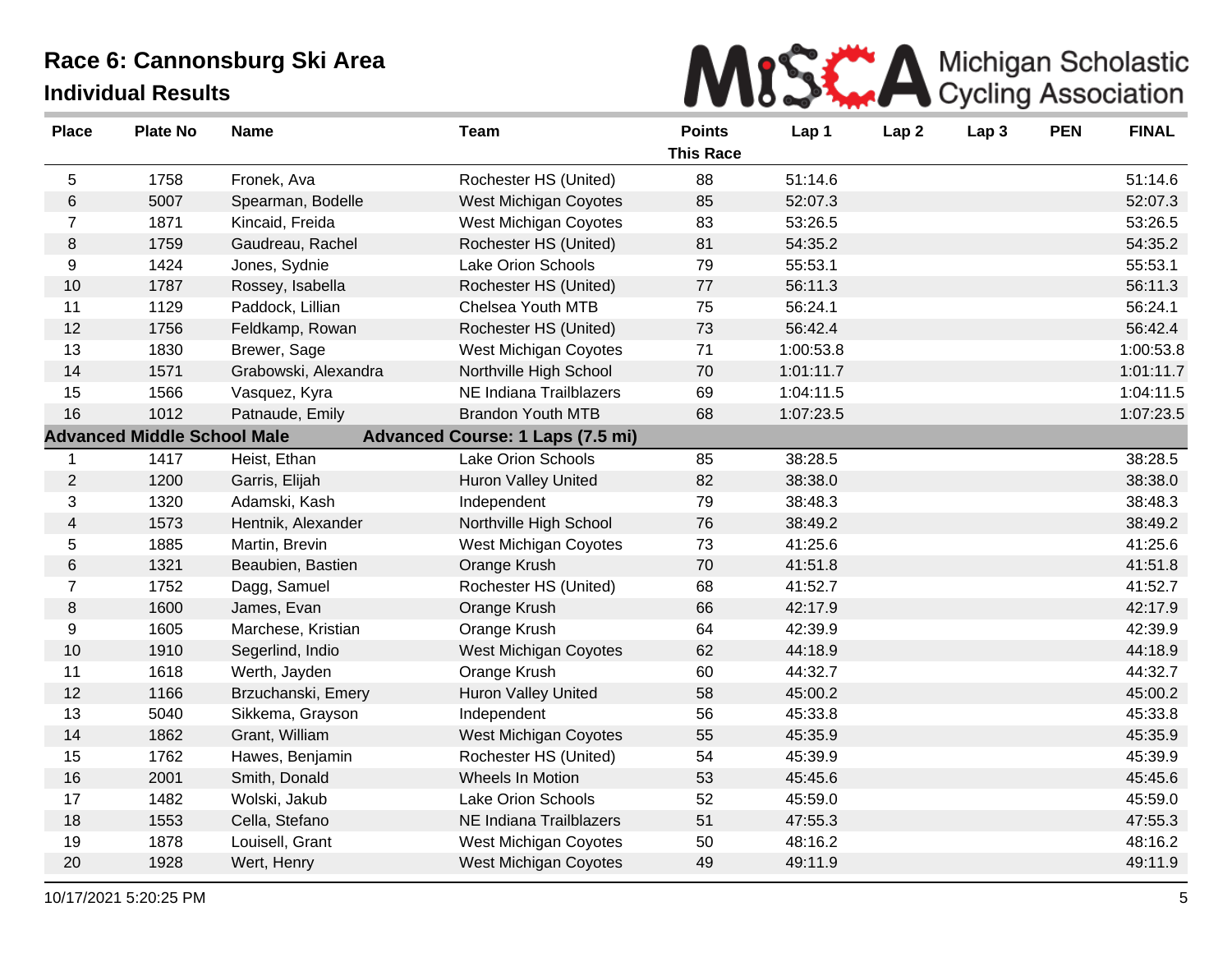

| <b>Place</b>   | <b>Plate No</b>                  | <b>Name</b>                          | <b>Team</b>                             | <b>Points</b><br><b>This Race</b> | Lap 1   | Lap <sub>2</sub> | Lap <sub>3</sub> | <b>PEN</b> | <b>FINAL</b> |
|----------------|----------------------------------|--------------------------------------|-----------------------------------------|-----------------------------------|---------|------------------|------------------|------------|--------------|
| 21             | 1259                             | Murphy, Trevor                       | <b>Huron Valley United</b>              | 48                                | 49:18.1 |                  |                  |            | 49:18.1      |
| 22             | 1297                             | Tidbury, Grayson                     | <b>Huron Valley United</b>              | 47                                | 51:24.1 |                  |                  |            | 51:24.1      |
|                |                                  | <b>Advanced Middle School Female</b> | <b>Advanced Course: 1 Laps (7.5 mi)</b> |                                   |         |                  |                  |            |              |
| $\mathbf 1$    | 1276                             | Rosinski, Charlotte                  | Huron Valley United                     | 85                                | 42:52.3 |                  |                  |            | 42:52.3      |
| $\overline{2}$ | 1589                             | Bretzlaff, Miriam                    | Orange Krush                            | 82                                | 49:00.0 |                  |                  |            | 49:00.0      |
| 3              | 1036                             | Cranston, Ashley                     | <b>Brighton Area Schools</b>            | 79                                | 49:02.1 |                  |                  |            | 49:02.1      |
| $\overline{4}$ | 1055                             | Giles, Anna                          | <b>Brighton Area Schools</b>            | 76                                | 50:07.2 |                  |                  |            | 50:07.2      |
| 5              | 1470                             | Shaskos, Lauren                      | Lake Orion Schools                      | 73                                | 50:40.5 |                  |                  |            | 50:40.5      |
| 6              | 1232                             | Kowalski, Dalia                      | <b>Huron Valley United</b>              | 70                                | 51:51.4 |                  |                  |            | 51:51.4      |
| $\overline{7}$ | 1837                             | Cavner, Emma                         | West Michigan Coyotes                   | 68                                | 53:00.3 |                  |                  |            | 53:00.3      |
| 8              | 1028                             | Bell, Sophia                         | <b>Brighton Area Schools</b>            | 66                                | 55:31.9 |                  |                  |            | 55:31.9      |
| 9              | 1883                             | Marine, Marley                       | <b>West Michigan Coyotes</b>            | 64                                | 56:14.7 |                  |                  |            | 56:14.7      |
|                | <b>Novice 10-12th Grade Male</b> |                                      | <b>Beginner Course: 2 Laps (9 mi)</b>   |                                   |         |                  |                  |            |              |
| $\mathbf{1}$   | 1574                             | Hentnik, Michael                     | Northville High School                  | 80                                | 24:10.5 | 23:48.8          |                  |            | 47:59.3      |
| $\overline{2}$ | 1260                             | Nunneley, David                      | <b>Huron Valley United</b>              | 77                                | 24:13.6 | 23:46.2          |                  |            | 47:59.8      |
| 3              | 1850                             | DiLaura, Samuel                      | <b>West Michigan Coyotes</b>            | 74                                | 25:31.6 | 23:32.7          |                  |            | 49:04.3      |
| 4              | 1976                             | Laman, Charles                       | Wheels In Motion                        | 71                                | 25:00.4 | 24:32.4          |                  |            | 49:32.8      |
| 5              | 1393                             | Blackman, Joshua                     | Lake Orion Schools                      | 68                                | 24:58.1 | 24:34.7          |                  |            | 49:32.9      |
| 6              | 1330                             | Cyrul, Michael                       | Independent                             | 65                                | 25:06.4 | 24:35.1          |                  |            | 49:41.5      |
| $\overline{7}$ | 1581                             | Reineke, Jackson                     | Northville High School                  | 63                                | 25:31.8 | 24:55.5          |                  |            | 50:27.3      |
| 8              | 1127                             | Krause-Bean, Curtis                  | Chelsea Youth MTB                       | 61                                | 25:33.6 | 24:53.8          |                  |            | 50:27.4      |
| 9              | 5076                             | Shea, Patrick                        | Independent                             | 59                                | 25:32.7 | 25:18.8          |                  |            | 50:51.5      |
| 10             | 1204                             | Haskell, Daniel                      | Huron Valley United                     | 57                                | 25:31.3 | 25:25.9          |                  |            | 50:57.3      |
| 11             | 1560                             | Joseph, Samuel                       | NE Indiana Trailblazers                 | 55                                | 25:31.9 | 27:01.9          |                  |            | 52:33.9      |
| 12             | 5046                             | Crandall, Brody                      | Independent                             | 53                                | 26:40.2 | 26:02.8          |                  |            | 52:43.0      |
| 13             | 1948                             | Fifer, Gordon                        | Wheels In Motion                        | 51                                | 26:28.1 | 26:50.0          |                  |            | 53:18.2      |
| 14             | 1607                             | McKee, Matthew                       | Orange Krush                            | 50                                | 26:04.8 | 27:25.4          |                  |            | 53:30.2      |
| 15             | 5069                             | Jonker, Thomas                       | Independent                             | 49                                | 26:24.3 | 28:34.2          |                  |            | 54:58.6      |
| 16             | 1606                             | McKee, Jacob                         | Orange Krush                            | 48                                | 26:43.2 | 28:17.8          |                  |            | 55:01.1      |
| 17             | 1032                             | Chaka, Liam                          | <b>Brighton Area Schools</b>            | 47                                | 27:45.9 | 27:19.9          |                  |            | 55:05.9      |
| 18             | 1081                             | McAllister, John                     | <b>Brighton Area Schools</b>            | 46                                | 28:22.7 | 28:45.9          |                  |            | 57:08.6      |
| 19             | 1040                             | Dabrowski, Walter                    | <b>Brighton Area Schools</b>            | 45                                | 28:17.6 | 28:53.2          |                  |            | 57:10.9      |
| 20             | 1247                             | Mathie, Josh                         | <b>Huron Valley United</b>              | 44                                | 29:21.5 | 27:52.4          |                  |            | 57:13.9      |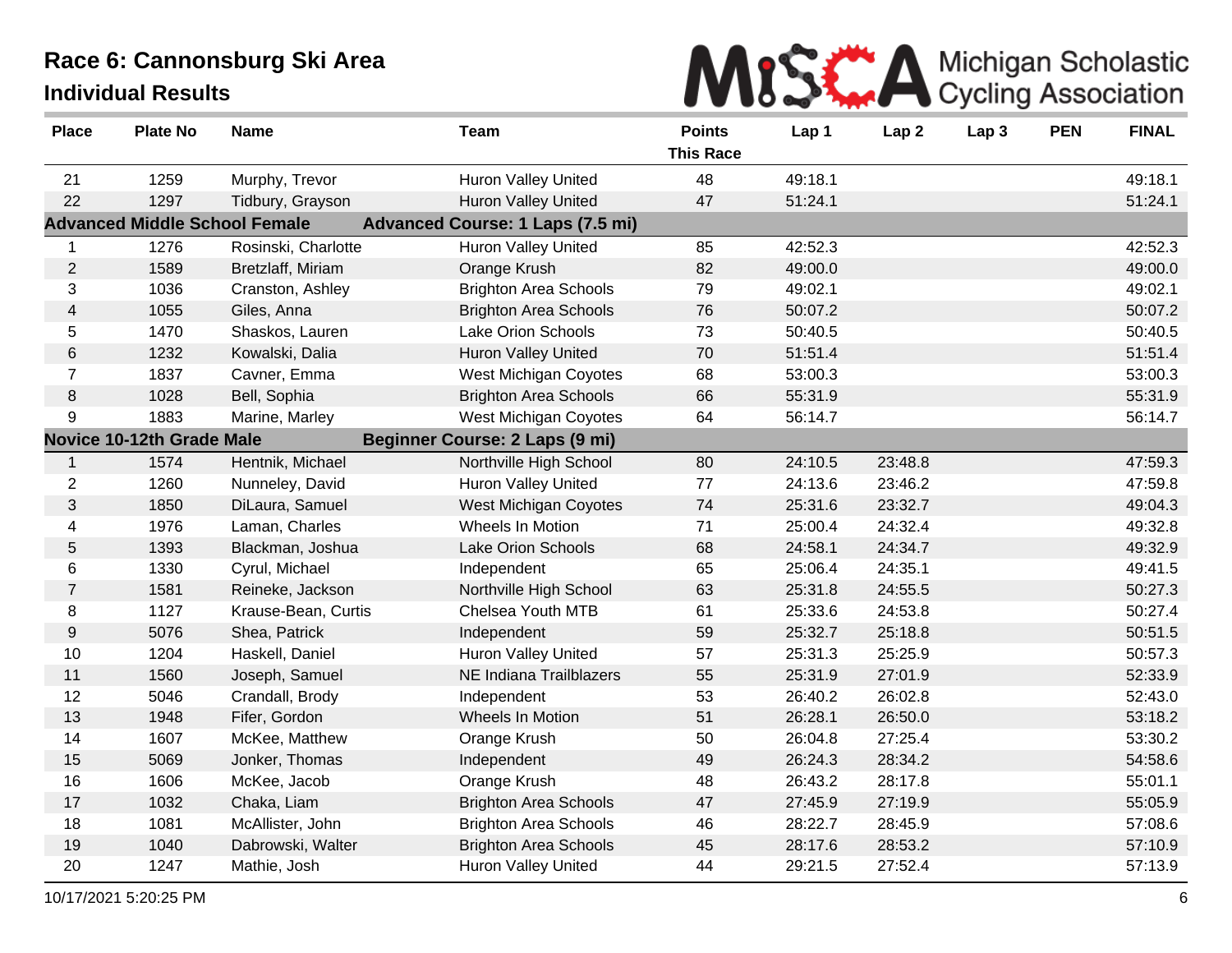

| <b>Place</b>   | <b>Plate No</b>              | <b>Name</b>        | <b>Team</b>                           | <b>Points</b><br><b>This Race</b> | Lap 1   | Lap <sub>2</sub> | Lap <sub>3</sub> | <b>PEN</b> | <b>FINAL</b> |
|----------------|------------------------------|--------------------|---------------------------------------|-----------------------------------|---------|------------------|------------------|------------|--------------|
| 21             | 1128                         | Martz, Ethan       | Chelsea Youth MTB                     | 43                                | 28:31.1 | 29:07.7          |                  |            | 57:38.8      |
| 22             | 1064                         | Howard, Jackson    | <b>Brighton Area Schools</b>          | 42                                | 28:52.9 | 29:20.0          |                  |            | 58:13.0      |
| 23             | 1801                         | Weaver, Andrew     | Rochester HS (United)                 | 41                                | 29:48.4 | 29:42.8          |                  |            | 59:31.2      |
| 24             | 1031                         | Campbell, Caleb    | <b>Brighton Area Schools</b>          | 40                                | 29:54.7 | 30:14.4          |                  |            | 1:00:09.1    |
| 25             | 1118                         | Voss, Cullen       | <b>Brighton Composite</b>             | 39                                | 29:44.4 | 31:53.6          |                  |            | 1:01:38.1    |
| 26             | 1577                         | Ketvirtis, Matthew | Northville High School                | 38                                | 30:10.7 | 32:01.2          |                  |            | 1:02:11.9    |
| 27             | 1792                         | Schell, Quinten    | Rochester HS (United)                 | 37                                | 31:26.7 | 31:44.0          |                  |            | 1:03:10.7    |
| 28             | 1099                         | Reid, Gordon       | <b>Brighton Area Schools</b>          | 36                                | 34:38.0 | 32:36.8          |                  |            | 1:07:14.8    |
| 29             | 1019                         | Adams, Holden      | <b>Brighton Area Schools</b>          | 35                                | 33:14.2 | 37:49.3          |                  |            | 1:11:03.5    |
|                | <b>Novice 9th Grade Male</b> |                    | <b>Beginner Course: 2 Laps (9 mi)</b> |                                   |         |                  |                  |            |              |
| 1              | 1280                         | Sanchez, Noah      | <b>Huron Valley United</b>            | 80                                | 23:11.0 | 23:02.8          |                  |            | 46:13.8      |
| $\overline{2}$ | 1277                         | Rossetti, Austin   | <b>Huron Valley Composite</b>         | 77                                | 23:13.0 | 23:00.9          |                  |            | 46:13.9      |
| 3              | 1119                         | Voss, Sawyer       | <b>Brighton Composite</b>             | 74                                | 24:00.4 | 24:19.0          |                  |            | 48:19.4      |
| 4              | 1576                         | Holm, Brody        | Northville High School                | 71                                | 24:07.2 | 24:16.6          |                  |            | 48:23.9      |
| 5              | 1421                         | Houston, Tyler     | Lake Orion Schools                    | 68                                | 24:16.7 | 24:42.2          |                  |            | 48:58.9      |
| 6              | 1578                         | Matsumoto, Naoki   | Northville High School                | 65                                | 24:27.6 | 24:58.5          |                  |            | 49:26.2      |
| 7              | 1049                         | Farmer, William    | <b>Brighton Area Schools</b>          | 63                                | 24:47.4 | 25:07.8          |                  |            | 49:55.3      |
| 8              | 1972                         | Knight, Stuart     | Wheels In Motion                      | 61                                | 24:05.2 | 26:05.4          |                  |            | 50:10.7      |
| 9              | 1933                         | Anderson, Frank    | Wheels In Motion                      | 59                                | 24:43.8 | 25:28.2          |                  |            | 50:12.0      |
| 10             | 1379                         | Taylor, Blake      | Independent                           | 57                                | 24:36.3 | 25:54.8          |                  |            | 50:31.2      |
| 11             | 1416                         | Gross, Devon       | Lake Orion Schools                    | 55                                | 24:36.0 | 26:01.9          |                  |            | 50:38.0      |
| 12             | 1238                         | Lisabeth, Leo      | <b>Huron Valley United</b>            | 53                                | 25:51.0 | 26:13.7          |                  |            | 52:04.8      |
| 13             | 5013                         | McClure, Matthew   | Northville High School                | 51                                | 26:05.4 | 26:54.7          |                  |            | 53:00.2      |
| 14             | 1765                         | Holt, Mitchell     | Rochester HS (United)                 | 50                                | 25:55.8 | 27:26.8          |                  |            | 53:22.7      |
| 15             | 1570                         | Denby, Colin       | Northville High School                | 49                                | 26:15.0 | 27:14.8          |                  |            | 53:29.9      |
| 16             | 1608                         | Paik, Tyler        | Orange Krush                          | 48                                | 27:53.5 | 27:57.1          |                  |            | 55:50.6      |
| 17             | 1042                         | deChavez, Joseph   | <b>Brighton Area Schools</b>          | 47                                | 27:54.6 | 27:57.4          |                  |            | 55:52.1      |
| 18             | 1773                         | Luna, Diego        | Rochester HS (United)                 | 46                                | 28:49.9 | 29:33.6          |                  |            | 58:23.6      |
| 19             | 1741                         | Bloom, Conner      | Rochester HS (United)                 | 45                                | 29:05.9 | 29:52.5          |                  |            | 58:58.5      |
| 20             | 1090                         | Osterman, Jude     | <b>Brighton Area Schools</b>          | 44                                | 29:19.3 | 32:07.8          |                  |            | 1:01:27.2    |
| 21             | 1889                         | Mears, Henry       | West Michigan Coyotes                 | 43                                | 34:10.3 | 34:30.5          |                  |            | 1:08:40.9    |
| 22             | 1113                         | Tarnacki, Joseph   | <b>Brighton Area Schools</b>          | 42                                | 34:53.7 | 35:55.2          |                  |            | 1:10:49.0    |
| <b>DNF</b>     | 1400                         | Dhruvan, Orin      | Lake Orion Schools                    | 1                                 | 29:21.0 | <b>DNF</b>       |                  |            |              |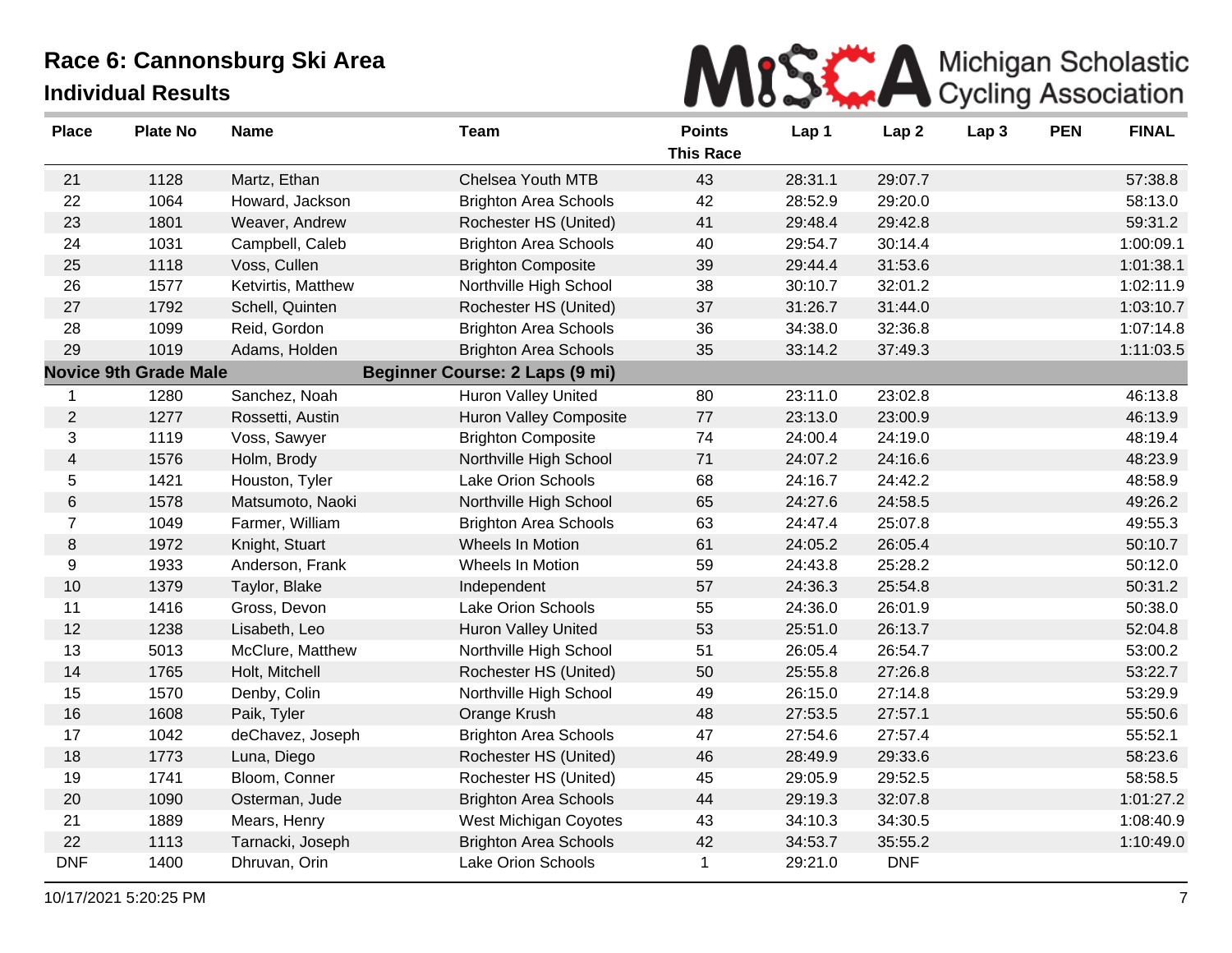

| <b>Place</b>   | <b>Plate No</b>                   | <b>Name</b>           | <b>Team</b>                           | <b>Points</b><br><b>This Race</b> | Lap 1   | Lap <sub>2</sub> | Lap <sub>3</sub> | <b>PEN</b> | <b>FINAL</b> |
|----------------|-----------------------------------|-----------------------|---------------------------------------|-----------------------------------|---------|------------------|------------------|------------|--------------|
|                | <b>Novice 9-12th Grade Female</b> |                       | <b>Beginner Course: 2 Laps (9 mi)</b> |                                   |         |                  |                  |            |              |
| 1              | 1894                              | Natter, Camille       | West Michigan Coyotes                 | 80                                | 24:47.3 | 24:58.1          |                  |            | 49:45.5      |
| $\overline{2}$ | 1467                              | Ruggirello, Izabella  | Lake Orion Schools                    | 77                                | 26:17.8 | 26:12.2          |                  |            | 52:30.1      |
| $\mathfrak{S}$ | 1179                              | Carnaghi, Savannah    | Huron Valley United                   | 74                                | 26:37.4 | 26:40.6          |                  |            | 53:18.1      |
| 4              | 1734                              | Weaver, Abigail       | Rochester Area (RARA)                 | 71                                | 26:36.7 | 26:50.9          |                  |            | 53:27.6      |
| 5              | 1672                              | Longo, Sofia          | Rochester Area (RARA)                 | 68                                | 31:39.3 | 29:49.3          |                  |            | 1:01:28.6    |
| 6              | 1053                              | Fribley, Olivia       | <b>Brighton Area Schools</b>          | 65                                | 31:54.4 | 29:37.5          |                  |            | 1:01:31.9    |
| $\overline{7}$ | 1454                              | Murray, Lauren        | Lake Orion Schools                    | 63                                | 29:02.0 | 32:34.1          |                  |            | 1:01:36.2    |
| 8              | 1278                              | Russell, Kennedy      | Huron Valley United                   | 61                                | 31:54.1 | 32:15.7          |                  |            | 1:04:09.9    |
| 9              | 1563                              | Potsander, Selah      | <b>NE Indiana Trailblazers</b>        | 59                                | 31:57.4 | 33:01.9          |                  |            | 1:04:59.4    |
| 10             | 5075                              | Serrano, Danna        | Wheels In Motion                      | 57                                | 33:39.0 | 34:30.3          |                  |            | 1:08:09.3    |
| 11             | 1916                              | Tuohy, Desiree        | <b>West Michigan Coyotes</b>          | 55                                | 36:52.1 | 35:25.7          |                  |            | 1:12:17.8    |
|                | <b>Novice 8th Grade Male</b>      |                       | Beginner Course: 2 Laps (9 mi)        |                                   |         |                  |                  |            |              |
| 1              | 1935                              | Beck, Henry           | Wheels In Motion                      | 70                                | 22:33.0 | 22:54.5          |                  |            | 45:27.6      |
| $\overline{2}$ | 1117                              | Vogt, Carmen          | <b>Brighton Area Schools</b>          | 67                                | 23:38.9 | 23:56.7          |                  |            | 47:35.7      |
| 3              | 1596                              | Dell, Zeke            | Orange Krush                          | 64                                | 23:38.4 | 24:00.2          |                  |            | 47:38.6      |
| $\overline{4}$ | 1466                              | Rheault, Drew         | <b>Lake Orion Schools</b>             | 61                                | 24:11.4 | 23:28.9          |                  |            | 47:40.3      |
| 5              | 1595                              | Dell, Edward          | Orange Krush                          | 58                                | 24:10.8 | 23:29.7          |                  |            | 47:40.6      |
| $\,6$          | 1947                              | Ellis, Henry          | Wheels In Motion                      | 55                                | 24:00.3 | 24:07.2          |                  |            | 48:07.5      |
| $\overline{7}$ | 1739                              | Williams, Brayden     | Rochester Area (RARA)                 | 53                                | 23:50.0 | 24:31.3          |                  |            | 48:21.4      |
| 8              | 1991                              | Picinotti, Van        | Wheels In Motion                      | 51                                | 24:29.0 | 24:14.8          |                  |            | 48:43.9      |
| 9              | 1683                              | Morales-Zozaya, Gorka | Rochester Area (RARA)                 | 49                                | 24:52.8 | 24:56.9          |                  |            | 49:49.8      |
| 10             | 1956                              | Helms, Hayden         | Wheels In Motion                      | 47                                | 25:31.2 | 24:46.1          |                  |            | 50:17.3      |
| 11             | 1311                              | Wilson, Brady         | <b>Huron Valley United</b>            | 45                                | 25:03.0 | 25:18.9          |                  |            | 50:22.0      |
| 12             | 1035                              | Cory, Mitchell        | <b>Brighton Area Schools</b>          | 43                                | 26:01.7 | 24:54.4          |                  |            | 50:56.1      |
| 13             | 1931                              | Williams, Lucas       | West Michigan Coyotes                 | 41                                | 25:38.2 | 25:19.8          |                  |            | 50:58.1      |
| 14             | 5083                              | Ruiter, Rex           | Independent                           | 40                                | 25:40.5 | 25:21.2          |                  |            | 51:01.8      |
| 15             | 1041                              | Day, Brett            | <b>Brighton Area Schools</b>          | 39                                | 25:33.8 | 26:13.3          |                  |            | 51:47.1      |
| 16             | 1598                              | Greene, Eagan         | Orange Krush                          | 38                                | 25:41.9 | 26:38.4          |                  |            | 52:20.4      |
| 17             | 5070                              | Bordine, Travis       | Orange Krush                          | 37                                | 26:28.8 | 26:09.2          |                  |            | 52:38.0      |
| 18             | 1448                              | Morgan, Kevin         | <b>Lake Orion Schools</b>             | 36                                | 27:15.2 | 26:29.7          |                  |            | 53:45.0      |
| 19             | 1145                              | Warner, Carson        | Heritage Jackrabbits                  | 35                                | 26:57.3 | 27:36.5          |                  |            | 54:33.9      |
| 20             | 1006                              | Hylton, Jacob         | <b>Brandon Youth MTB</b>              | 34                                | 27:47.5 | 28:35.9          |                  |            | 56:23.4      |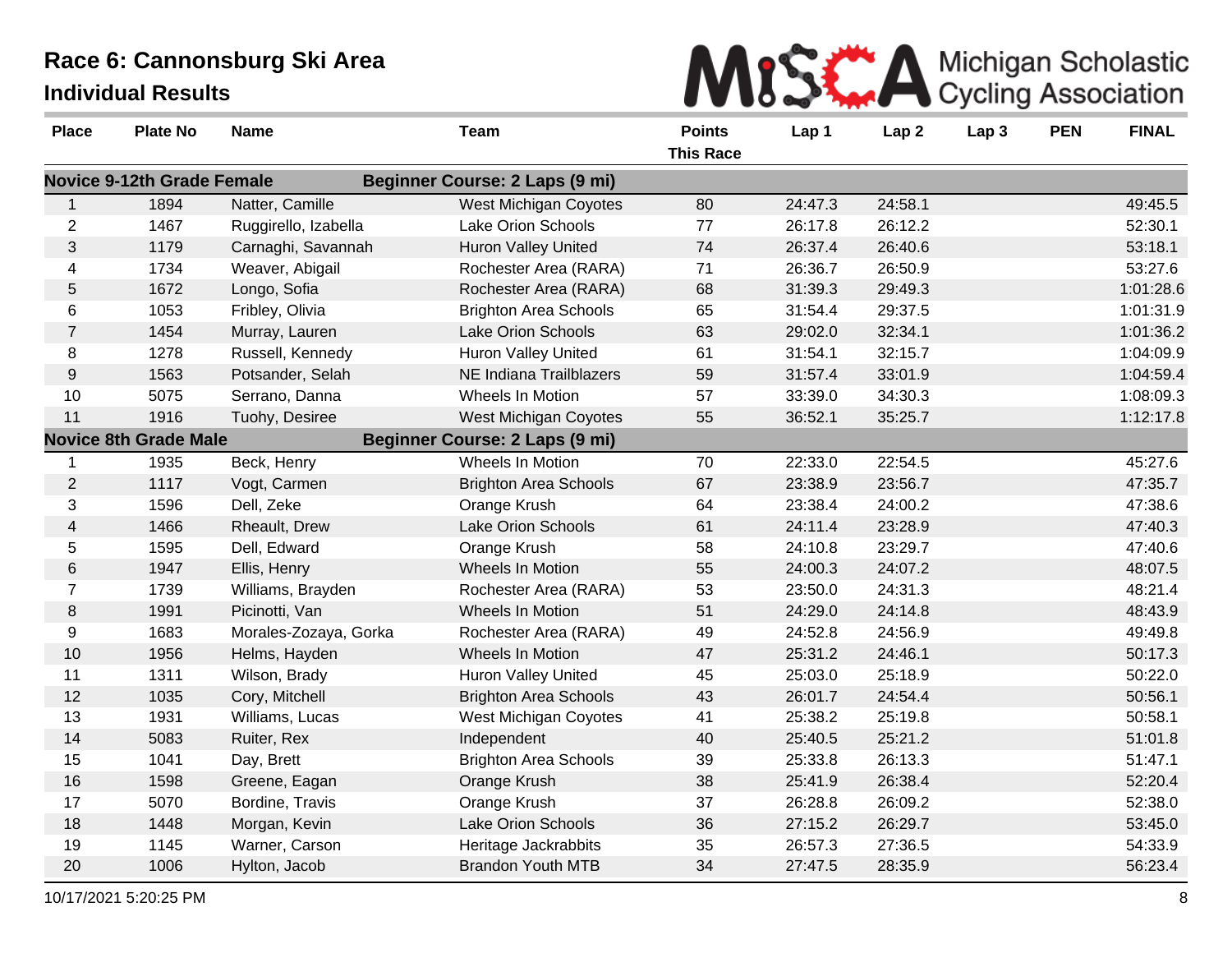

| <b>Place</b>     | <b>Plate No</b>              | <b>Name</b>           | <b>Team</b>                    | <b>Points</b><br><b>This Race</b> | Lap 1   | Lap <sub>2</sub> | Lap <sub>3</sub> | <b>PEN</b> | <b>FINAL</b> |
|------------------|------------------------------|-----------------------|--------------------------------|-----------------------------------|---------|------------------|------------------|------------|--------------|
| 21               | 1215                         | Jackson, Calvin       | <b>Huron Valley United</b>     | 33                                | 27:57.9 | 29:29.1          |                  |            | 57:27.0      |
| 22               | 2005                         | Whitacre, Kai         | Wheels In Motion               | 32                                | 29:07.8 | 28:26.2          |                  |            | 57:34.0      |
| 23               | 1123                         | Anderson, Cash        | Chelsea Youth MTB              | 31                                | 29:35.8 | 29:50.3          |                  |            | 59:26.2      |
| 24               | 5012                         | Nelson, Bodie         | Independent                    | 30                                | 29:32.8 | 31:49.3          |                  |            | 1:01:22.1    |
| 25               | 1662                         | Kotenko, Kenneth      | Rochester Area (RARA)          | 29                                | 29:56.8 | 31:57.3          |                  |            | 1:01:54.2    |
| 26               | 5050                         | Boosamra, Ocean       | <b>West Michigan Coyotes</b>   | 28                                | 29:01.7 | 33:55.8          |                  |            | 1:02:57.5    |
| 27               | 1861                         | Gjorgjievski, Niko    | West Michigan Coyotes          | 27                                | 29:34.7 | 33:23.1          |                  |            | 1:02:57.8    |
| 28               | 1054                         | Galloway, Logan       | <b>Brighton Area Schools</b>   | 26                                | 30:30.4 | 32:54.9          |                  |            | 1:03:25.3    |
| 29               | 1008                         | Janette, Connor       | <b>Brandon Youth MTB</b>       | 25                                | 33:15.5 | 30:50.2          |                  |            | 1:04:05.7    |
| 30               | 1045                         | Diamond, Brayden      | <b>Brighton Area Schools</b>   | 24                                | 30:57.6 | 34:24.3          |                  |            | 1:05:21.9    |
| 31               | 1737                         | Widlicka, Jonathan    | Rochester Area (RARA)          | 23                                | 33:29.6 | 33:19.7          |                  |            | 1:06:49.3    |
| 32               | 5080                         | Brunner, Samuel       | Independent                    | 22                                | 33:46.4 | 36:00.6          |                  |            | 1:09:47.0    |
| 33               | 1124                         | Berent, Samuel        | Chelsea Youth MTB              | 21                                | 35:15.6 | 38:20.3          |                  |            | 1:13:36.0    |
| 34               | 1388                         | Aquilina, Ryan        | <b>Lake Orion Schools</b>      | 20                                | 36:43.3 | 37:02.6          |                  |            | 1:13:45.9    |
| 35               | 1329                         | Cook, Aiden           | Chelsea Youth MTB              | 19                                | 37:27.3 | 36:20.1          |                  |            | 1:13:47.4    |
|                  | <b>Novice 7th Grade Male</b> |                       | Beginner Course: 2 Laps (9 mi) |                                   |         |                  |                  |            |              |
| $\mathbf{1}$     | 1190                         | Crane, Parker         | <b>Huron Valley United</b>     | 70                                | 22:25.5 | 22:37.4          |                  |            | 45:03.0      |
| $\overline{2}$   | 1614                         | Villemure, Garrett    | Orange Krush                   | 67                                | 22:56.4 | 22:54.3          |                  |            | 45:50.7      |
| 3                | 1715                         | Smith, Logan          | Rochester Area (RARA)          | 64                                | 22:50.4 | 24:07.9          |                  |            | 46:58.4      |
| 4                | 1183                         | Christensen, Soren    | <b>Huron Valley United</b>     | 61                                | 23:27.0 | 25:23.1          |                  |            | 48:50.1      |
| $\overline{5}$   | 1632                         | Carnwath, Caleb       | Rochester Area (RARA)          | 58                                | 24:42.8 | 24:29.9          |                  |            | 49:12.8      |
| $\,6\,$          | 1433                         | LaGest, Nathan        | Lake Orion Schools             | 55                                | 25:50.7 | 26:02.8          |                  |            | 51:53.5      |
| $\overline{7}$   | 1721                         | Truelove III, Ralph   | Rochester Area (RARA)          | 53                                | 26:11.7 | 26:02.5          |                  |            | 52:14.2      |
| 8                | 1587                         | Bordine, Jaxson       | Orange Krush                   | 51                                | 26:08.8 | 26:26.1          |                  |            | 52:35.0      |
| $\boldsymbol{9}$ | 1907                         | Roberts, Easton       | West Michigan Coyotes          | 49                                | 27:17.1 | 25:20.0          |                  |            | 52:37.2      |
| 10               | 1387                         | Ahn, Cameron          | Lake Orion Schools             | 47                                | 26:50.7 | 26:22.0          |                  |            | 53:12.7      |
| 11               | 1700                         | Pugno-Mailey, Obadiah | Rochester Area (RARA)          | 45                                | 27:07.2 | 26:46.2          |                  |            | 53:53.5      |
| 12               | 5024                         | Wise, Benjamin        | NE Indiana Trailblazers        | 43                                | 26:29.2 | 27:49.2          |                  |            | 54:18.4      |
| 13               | 1002                         | Brinker, Nathan       | <b>Brandon Youth MTB</b>       | 41                                | 27:07.1 | 27:13.9          |                  |            | 54:21.0      |
| 14               | 1857                         | Fournier, Braedon     | West Michigan Coyotes          | 40                                | 26:47.0 | 27:42.2          |                  |            | 54:29.2      |
| 15               | 5006                         | Remtema, Bram         | West Michigan Coyotes          | 39                                | 27:18.2 | 27:13.2          |                  |            | 54:31.4      |
| 16               | 1001                         | Blackmer, Colton      | <b>Brandon Youth MTB</b>       | 38                                | 26:29.4 | 28:03.7          |                  |            | 54:33.2      |
| 17               | 1109                         | Smith, Garrett        | <b>Brighton Area Schools</b>   | 37                                | 27:11.4 | 28:33.8          |                  |            | 55:45.2      |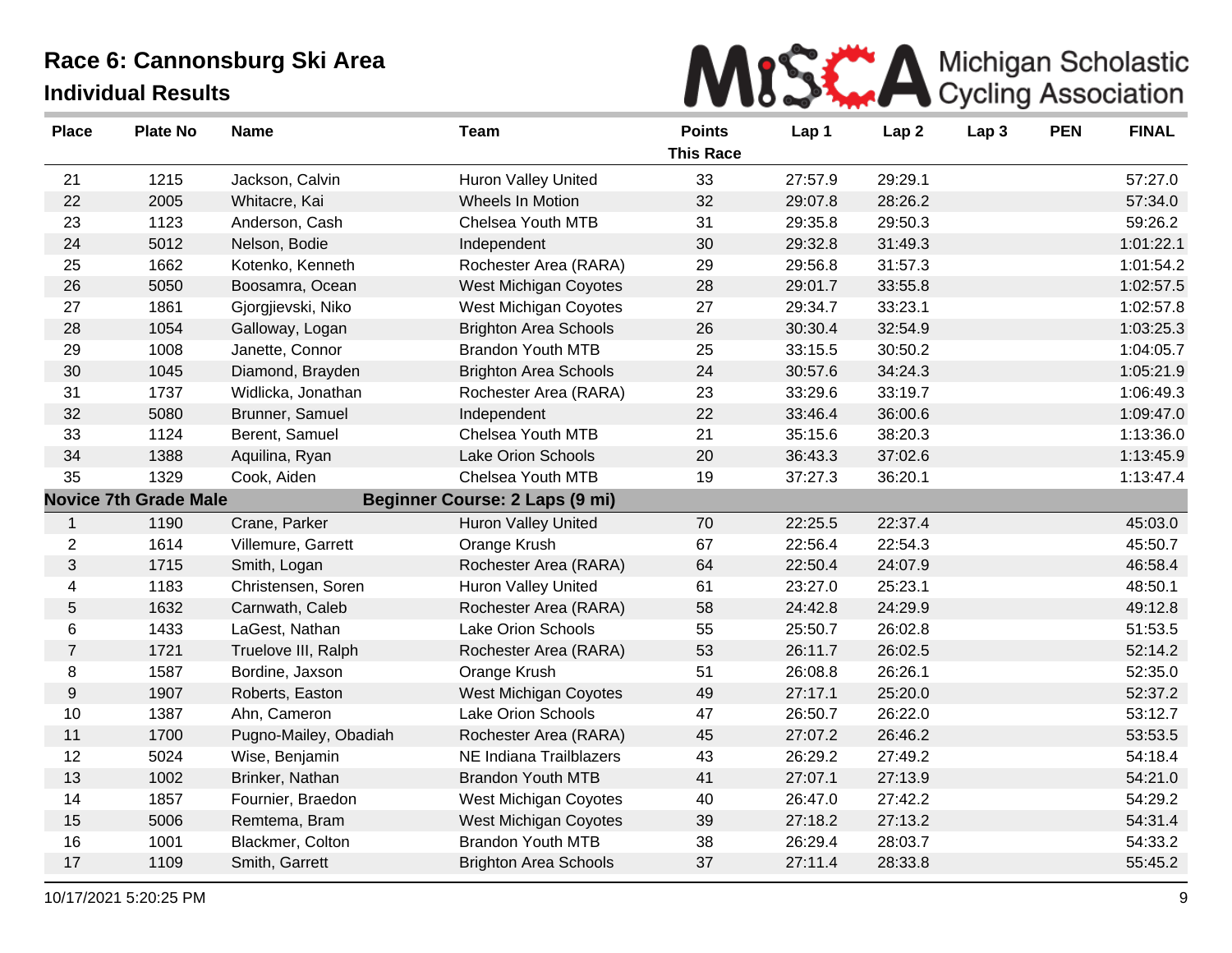

| <b>Place</b>   | <b>Plate No</b>                  | <b>Name</b>            | <b>Team</b>                           | <b>Points</b><br><b>This Race</b> | Lap 1   | Lap <sub>2</sub> | Lap <sub>3</sub> | <b>PEN</b> | <b>FINAL</b> |
|----------------|----------------------------------|------------------------|---------------------------------------|-----------------------------------|---------|------------------|------------------|------------|--------------|
| 18             | 1503                             | Gessford, Logan        | <b>Midland MTB Crew</b>               | 36                                | 27:31.2 | 28:15.0          |                  |            | 55:46.2      |
| 19             | 1818                             | Battjes, Baker         | West Michigan Coyotes                 | 35                                | 27:18.5 | 30:03.2          |                  |            | 57:21.7      |
| 20             | 1279                             | Sanborn, Brady         | <b>Huron Valley United</b>            | 34                                | 27:14.2 | 31:36.8          |                  |            | 58:51.0      |
| 21             | 1915                             | Todd, Landen           | <b>West Michigan Coyotes</b>          | 33                                | 29:16.7 | 30:13.6          |                  |            | 59:30.4      |
| 22             | 1623                             | Barker, Owen           | Rochester Area (RARA)                 | 32                                | 30:03.0 | 31:18.1          |                  |            | 1:01:21.1    |
| 23             | 1686                             | Muenk, Cullen          | Rochester Area (RARA)                 | 31                                | 30:28.3 | 31:39.7          |                  |            | 1:02:08.1    |
| 24             | 1255                             | Miller, Chase          | Huron Valley United                   | 30                                | 33:00.3 | 32:13.6          |                  |            | 1:05:13.9    |
| 25             | 1706                             | Rentrop, Luis          | Rochester Area (RARA)                 | 29                                | 34:06.6 | 34:50.2          |                  |            | 1:08:56.8    |
| 26             | 1627                             | Beros, Carter          | Rochester Area (RARA)                 | 28                                | 35:39.4 | 39:07.8          |                  |            | 1:14:47.3    |
| 27             | 5071                             | Bricker, Jacob         | Independent                           | 27                                | 39:02.4 | 48:22.5          |                  |            | 1:27:24.9    |
| 28             | 1473                             | Stabenow, Walter       | <b>Lake Orion Schools</b>             | 26                                | 44:16.3 | 48:44.2          |                  |            | 1:33:00.6    |
|                | <b>Novice 6th Grade Male</b>     |                        | <b>Beginner Course: 2 Laps (9 mi)</b> |                                   |         |                  |                  |            |              |
| 1              | 1674                             | Mahoney, Gabriel       | Rochester Area (RARA)                 | 70                                | 24:57.9 | 24:31.5          |                  |            | 49:29.4      |
| $\overline{c}$ | 1554                             | Cordes, Levi           | NE Indiana Trailblazers               | 67                                | 24:58.7 | 25:09.5          |                  |            | 50:08.3      |
| 3              | 1295                             | Thielen, Nicholas      | <b>Huron Valley United</b>            | 64                                | 24:59.5 | 25:16.4          |                  |            | 50:15.9      |
| $\overline{4}$ | 1585                             | Adkins, Cole           | Orange Krush                          | 61                                | 26:56.8 | 27:21.7          |                  |            | 54:18.6      |
| 5              | 1849                             | DiLaura, Nicholas      | <b>West Michigan Coyotes</b>          | 58                                | 27:24.6 | 27:14.5          |                  |            | 54:39.1      |
| 6              | 1925                             | VerHage, Felix         | West Michigan Coyotes                 | 55                                | 28:24.9 | 27:55.7          |                  |            | 56:20.6      |
| $\overline{7}$ | 1394                             | Cervin, Gannon         | <b>Lake Orion Schools</b>             | 53                                | 28:52.0 | 28:58.4          |                  |            | 57:50.5      |
| 8              | 1705                             | Rentrop, Lennox        | Rochester Area (RARA)                 | 51                                | 29:16.8 | 29:20.6          |                  |            | 58:37.5      |
| $9\,$          | 1352                             | Korte, Jason           | Independent                           | 49                                | 29:07.8 | 29:40.8          |                  |            | 58:48.6      |
| 10             | 1348                             | Hyde, Liam             | Independent                           | 47                                | 28:37.2 | 31:11.2          |                  |            | 59:48.4      |
| 11             | 1684                             | Morales-Zozaya, Matteo | Rochester Area (RARA)                 | 45                                | 29:20.8 | 31:50.1          |                  |            | 1:01:11.0    |
| 12             | 1116                             | Vince, Parker          | <b>Brighton Area Schools</b>          | 43                                | 31:30.4 | 31:54.4          |                  |            | 1:03:24.8    |
| 13             | 1875                             | Leitow, Owen           | West Michigan Coyotes                 | 41                                | 31:24.6 | 40:52.2          |                  |            | 1:12:16.8    |
| 14             | 1015                             | Savoie, Ryan           | <b>Brandon Youth MTB</b>              | 40                                | 35:06.3 | 47:35.0          |                  |            | 1:22:41.4    |
| 15             | 1808                             | Martz, Aiden           | South Lyon Youth MTB                  | 39                                | 40:28.6 | 44:59.7          |                  |            | 1:25:28.3    |
| 16             | 1434                             | Lawless, Britton       | <b>Lake Orion Schools</b>             | 38                                | 41:41.7 | 48:30.7          |                  |            | 1:30:12.4    |
| 17             | 1855                             | Flanders, Jackson      | West Michigan Coyotes                 | 37                                | 42:51.8 | 54:18.4          |                  |            | 1:37:10.2    |
| 18             | 1838                             | Chastain, Ashton       | West Michigan Coyotes                 | 36                                | 47:50.7 | 49:21.2          |                  |            | 1:37:12.0    |
|                | <b>Novice 6-8th Grade Female</b> |                        | <b>Beginner Course: 2 Laps (9 mi)</b> |                                   |         |                  |                  |            |              |
|                | 1692                             | Opfer, Katja           | Rochester Area (RARA)                 | 70                                | 24:42.0 | 24:21.5          |                  |            | 49:03.6      |
| $\overline{c}$ | 1306                             | Vogel, Taylor          | <b>Huron Valley United</b>            | 67                                | 25:19.5 | 24:37.1          |                  |            | 49:56.6      |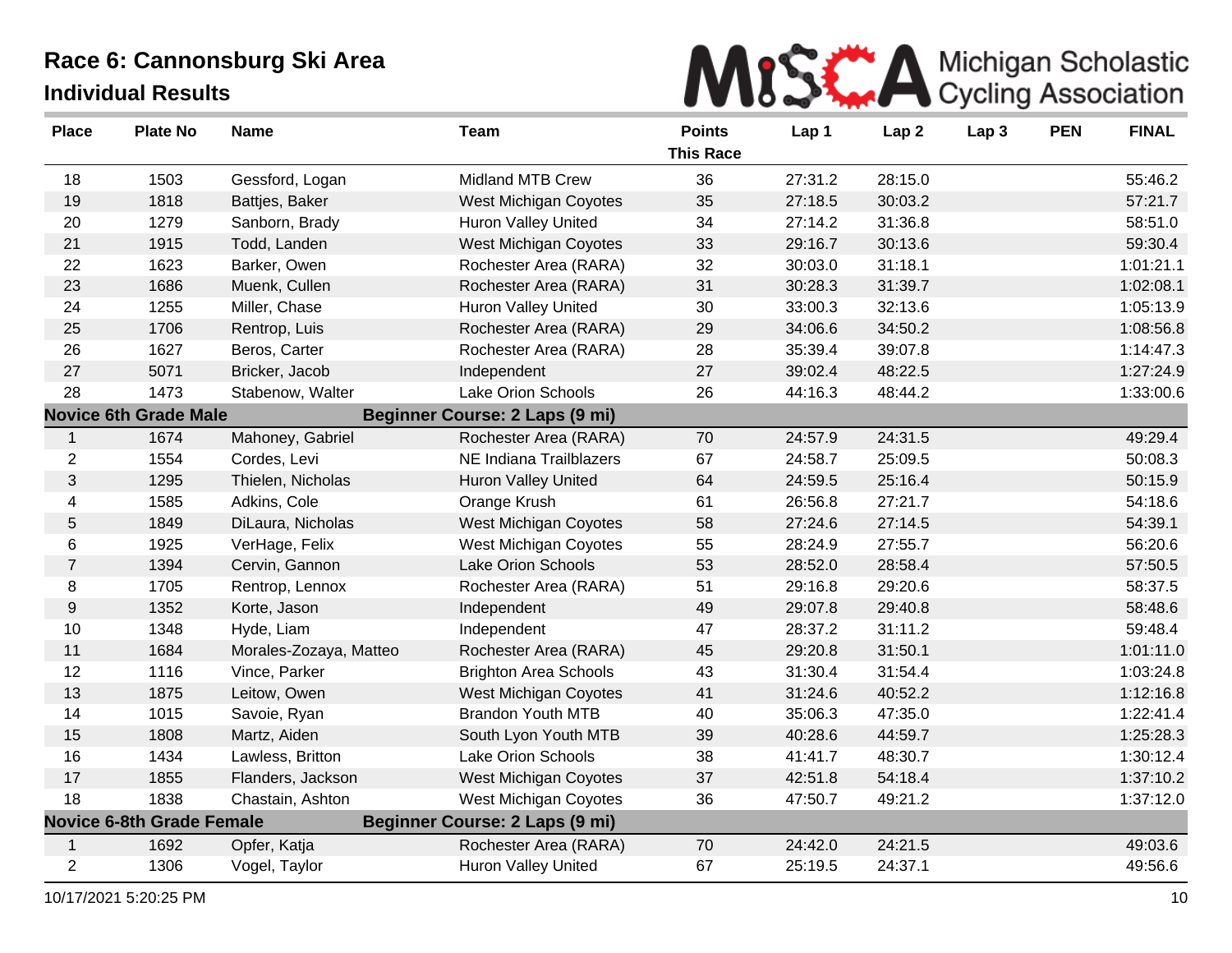

| <b>Place</b>     | <b>Plate No</b>                 | <b>Name</b>          | <b>Team</b>                    | <b>Points</b><br><b>This Race</b> | Lap 1      | Lap <sub>2</sub> | Lap <sub>3</sub> | <b>PEN</b> | <b>FINAL</b> |
|------------------|---------------------------------|----------------------|--------------------------------|-----------------------------------|------------|------------------|------------------|------------|--------------|
| $\mathbf{3}$     | 1370                            | Schultz, Brianna     | Independent                    | 64                                | 25:43.9    | 26:28.9          |                  |            | 52:12.9      |
| 4                | 1738                            | Williams, Aurora     | Rochester Area (RARA)          | 61                                | 26:16.2    | 27:15.6          |                  |            | 53:31.9      |
| 5                | 1929                            | Whitmer, Brigid      | <b>West Michigan Coyotes</b>   | 58                                | 27:33.7    | 27:50.4          |                  |            | 55:24.2      |
| 6                | 1203                            | Hartman, Mallory     | <b>Huron Valley United</b>     | 55                                | 27:44.0    | 27:43.4          |                  |            | 55:27.5      |
| $\overline{7}$   | 1559                            | Joseph, Lilly        | <b>NE Indiana Trailblazers</b> | 53                                | 28:02.3    | 27:41.0          |                  |            | 55:43.4      |
| 8                | 1022                            | Babas, Olivia        | <b>Brighton Area Schools</b>   | 51                                | 27:39.6    | 28:31.9          |                  |            | 56:11.5      |
| $\boldsymbol{9}$ | 1169                            | Burke, Emma          | <b>Huron Valley United</b>     | 49                                | 28:48.1    | 29:42.5          |                  |            | 58:30.7      |
| 10               | 1331                            | Ellis, Sylvia        | Independent                    | 47                                | 30:36.0    | 31:37.1          |                  |            | 1:02:13.2    |
| 11               | 5027                            | Eicholtz, Kylie      | NE Indiana Trailblazers        | 45                                | 31:13.2    | 32:08.7          |                  |            | 1:03:22.0    |
| 12               | 1735                            | Weaver, Annalyse     | Rochester Area (RARA)          | 43                                | 32:43.2    | 33:28.1          |                  |            | 1:06:11.4    |
| 13               | 1177                            | Carnaghi, Athena     | <b>Huron Valley United</b>     | 41                                | 32:41.8    | 33:30.8          |                  |            | 1:06:12.7    |
| 14               | 1173                            | Campbell, Ayla       | <b>Huron Valley United</b>     | 40                                | 32:08.4    | 36:35.9          |                  |            | 1:08:44.3    |
| 15               | 1171                            | Caldwell, Marin      | <b>Huron Valley United</b>     | 39                                | 33:57.7    | 35:17.2          |                  |            | 1:09:15.0    |
| 16               | 1242                            | Luttenbacher, Olivia | <b>Huron Valley United</b>     | 38                                | 34:31.3    | 36:12.1          |                  |            | 1:10:43.5    |
| 17               | 1740                            | Blair, Maya          | Rochester HS (United)          | 37                                | 35:35.0    | 37:11.2          |                  |            | 1:12:46.3    |
| 18               | 1649                            | Dossey, Victoria     | Rochester Area (RARA)          | 36                                | 34:34.7    | 38:11.8          |                  |            | 1:12:46.6    |
| 19               | 5051                            | Spahr, Rachel        | Independent                    | 35                                | 37:09.6    | 38:31.3          |                  |            | 1:15:41.0    |
| 20               | 1941                            | Bovee, Maya          | Wheels In Motion               | 34                                | 41:25.1    | 42:19.9          |                  |            | 1:23:45.1    |
| 21               | 1909                            | Scheuerle, Megan     | West Michigan Coyotes          | 33                                | 32:04.1    | 53:36.7          |                  |            | 1:25:40.8    |
| 22               | 1809                            | Martz, Ella          | South Lyon Youth MTB           | 32                                | 45:11.3    | 46:37.6          |                  |            | 1:31:49.0    |
| <b>DNF</b>       | 1981                            | Luke, Sylvia         | Wheels In Motion               | $\mathbf{1}$                      | <b>DNF</b> | <b>DNF</b>       |                  |            |              |
|                  | <b>Advanced Elementary Male</b> |                      | Beginner Course: 2 Laps (9 mi) |                                   |            |                  |                  |            |              |
| $\mathbf 1$      | 1848                            | DeWall, Luke         | <b>West Michigan Coyotes</b>   | 70                                | 22:12.9    | 22:47.8          |                  |            | 45:00.8      |
| $\overline{2}$   | 1390                            | Babichev, Artem      | Lake Orion Schools             | 67                                | 22:12.4    | 22:48.3          |                  |            | 45:00.8      |
| 3                | 1230                            | Kollien, Sawyer      | <b>Huron Valley United</b>     | 64                                | 22:52.7    | 24:14.6          |                  |            | 47:07.4      |
| $\overline{4}$   | 5001                            | DelValle, Wyatt      | Independent                    | 61                                | 24:00.6    | 23:49.3          |                  |            | 47:50.0      |
| 5                | 1697                            | Pokowski, Tyler      | Rochester Area (RARA)          | 58                                | 24:10.5    | 25:14.1          |                  |            | 49:24.6      |
| 6                | 1619                            | Yessian, Grant       | Orange Krush                   | 55                                | 26:05.7    | 25:47.1          |                  |            | 51:52.8      |
| $\overline{7}$   | 1555                            | Cordes, Myles        | NE Indiana Trailblazers        | 53                                | 25:41.1    | 26:12.6          |                  |            | 51:53.8      |
| $\,8\,$          | 1870                            | Hughes, William      | <b>West Michigan Coyotes</b>   | 51                                | 25:16.4    | 26:38.3          |                  |            | 51:54.7      |
| 9                | 1601                            | Keyes, James         | Orange Krush                   | 49                                | 26:25.3    | 27:07.0          |                  |            | 53:32.4      |
| 10               | 1665                            | Krasnov, Daniel      | Rochester Area (RARA)          | 47                                | 26:47.5    | 27:02.7          |                  |            | 53:50.2      |
| 11               | 1836                            | Carpenter, Kellen    | West Michigan Coyotes          | 45                                | 26:30.6    | 27:47.5          |                  |            | 54:18.2      |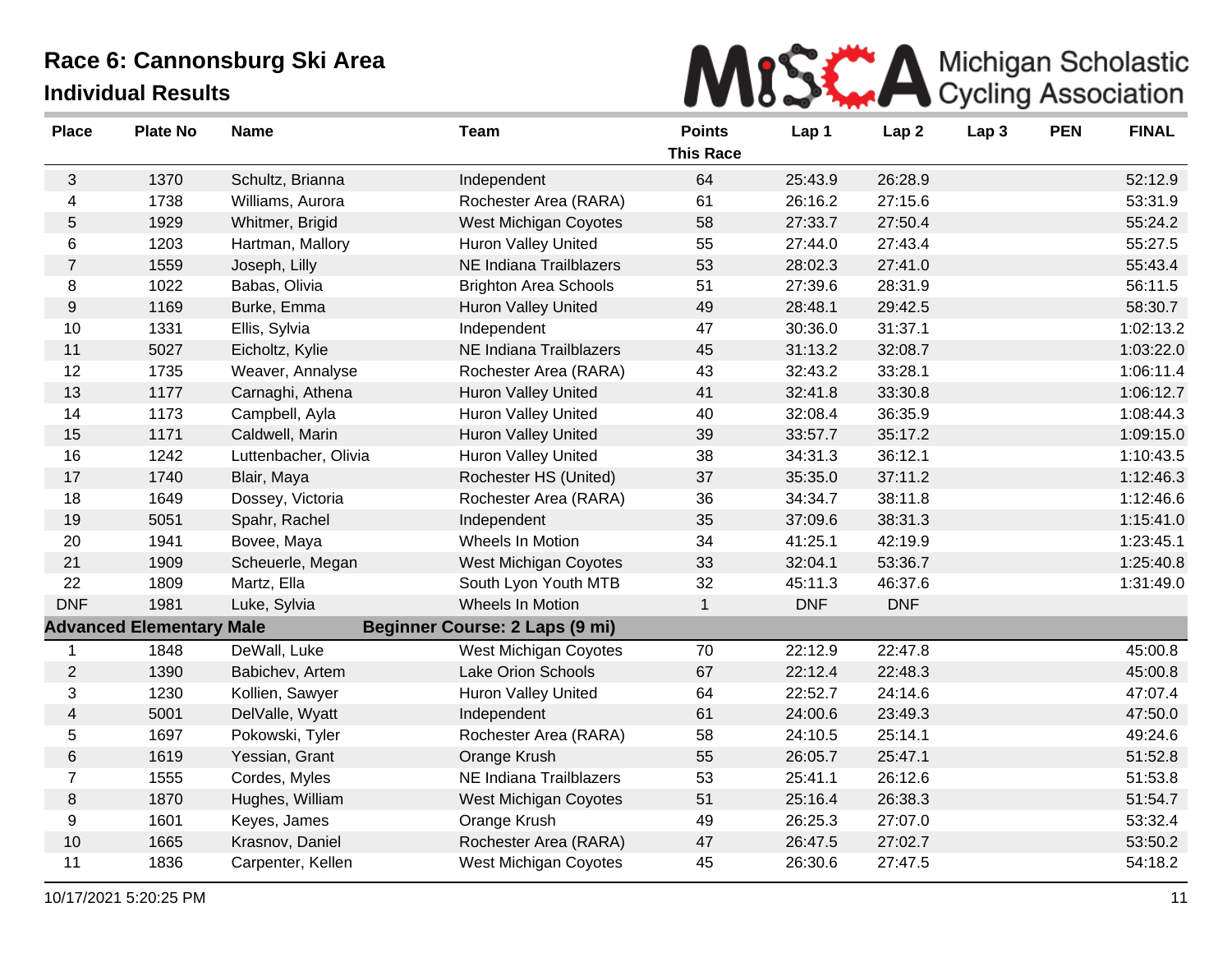

| <b>Place</b>             | <b>Plate No</b>                   | <b>Name</b>        | <b>Team</b>                      | <b>Points</b><br><b>This Race</b> | Lap 1   | Lap <sub>2</sub> | Lap <sub>3</sub> | <b>PEN</b> | <b>FINAL</b> |
|--------------------------|-----------------------------------|--------------------|----------------------------------|-----------------------------------|---------|------------------|------------------|------------|--------------|
| 12                       | 1468                              | Ruple, Isaac       | Lake Orion Schools               | 43                                | 28:54.4 | 29:48.2          |                  |            | 58:42.6      |
| 13                       | 1439                              | Lucia, Landon      | Lake Orion Schools               | 41                                | 28:05.0 | 30:52.9          |                  |            | 58:57.9      |
| 14                       | 1943                              | Burton, Brayden    | Wheels In Motion                 | 40                                | 39:02.3 | 59:37.6          |                  |            | 1:38:39.9    |
|                          | <b>Advanced Elementary Female</b> |                    | Beginner Course: 2 Laps (9 mi)   |                                   |         |                  |                  |            |              |
| $\mathbf 1$              | 1094                              | Pobocik, Olivia    | <b>Brighton Area Schools</b>     | 70                                | 26:11.6 | 25:58.8          |                  |            | 52:10.5      |
| $\overline{2}$           | 1418                              | Heist, Sylvie      | <b>Lake Orion Schools</b>        | 67                                | 27:20.7 | 29:09.0          |                  |            | 56:29.8      |
| 3                        | 1189                              | Crane, Joanie      | Huron Valley United              | 64                                | 27:06.4 | 29:27.8          |                  |            | 56:34.3      |
| $\overline{4}$           | 1851                              | Drajka, Reese      | <b>West Michigan Coyotes</b>     | 61                                | 27:24.3 | 29:45.9          |                  |            | 57:10.2      |
| 5                        | 1819                              | Battjes, Matia     | West Michigan Coyotes            | 58                                | 28:01.8 | 30:51.5          |                  |            | 58:53.3      |
| 6                        | 1151                              | Bishop, Sabine     | <b>Huron Valley United</b>       | 55                                | 30:06.7 | 31:04.9          |                  |            | 1:01:11.6    |
| $\overline{7}$           | 1167                              | Brzuchanski, Jane  | <b>Huron Valley United</b>       | 53                                | 32:29.3 | 35:04.4          |                  |            | 1:07:33.7    |
| 8                        | 1380                              | Trierweiler, Ocean | Independent                      | 51                                | 35:10.9 | 35:35.6          |                  |            | 1:10:46.6    |
|                          | <b>Upper Elementary Male</b>      |                    | Beginner Course: 1 Laps (4.5 mi) |                                   |         |                  |                  |            |              |
|                          | 1868                              | Hubbard, Tristan   | West Michigan Coyotes            | 60                                | 24:16.1 |                  |                  |            | 24:16.1      |
| $\overline{2}$           | 1208                              | Hill, Ryan         | Huron Valley United              | 57                                | 24:33.9 |                  |                  |            | 24:33.9      |
| 3                        | 1633                              | Carnwath, Logan    | Rochester Area (RARA)            | 54                                | 24:55.8 |                  |                  |            | 24:55.8      |
| $\overline{\mathcal{A}}$ | 1641                              | D'Anna, Francesco  | Rochester Area (RARA)            | 51                                | 25:17.5 |                  |                  |            | 25:17.5      |
| 5                        | 1245                              | Mallory, Griffin   | <b>Huron Valley United</b>       | 48                                | 25:37.8 |                  |                  |            | 25:37.8      |
| 6                        | 1449                              | Morgan, Mark       | Lake Orion Schools               | 45                                | 25:38.0 |                  |                  |            | 25:38.0      |
| $\overline{7}$           | 1372                              | Schultz, Ryker     | Independent                      | 43                                | 25:41.7 |                  |                  |            | 25:41.7      |
| 8                        | 1970                              | Kline, Dallin      | Wheels In Motion                 | 41                                | 26:32.4 |                  |                  |            | 26:32.4      |
| 9                        | 1420                              | Hill, Gavin        | Lake Orion Schools               | 39                                | 26:48.7 |                  |                  |            | 26:48.7      |
| 10                       | 1209                              | Hlahla, Matthieu   | <b>Huron Valley United</b>       | 37                                | 26:57.9 |                  |                  |            | 26:57.9      |
| 11                       | 1233                              | Kowalski, Grady    | <b>Huron Valley United</b>       | 35                                | 27:03.5 |                  |                  |            | 27:03.5      |
| 12                       | 1258                              | Murphy, Travis     | <b>Huron Valley United</b>       | 33                                | 27:04.5 |                  |                  |            | 27:04.5      |
| 13                       | 1905                              | Post, Caleb        | West Michigan Coyotes            | 31                                | 27:26.4 |                  |                  |            | 27:26.4      |
| 14                       | 1634                              | Catalano, Dean     | Rochester Area (RARA)            | 30                                | 28:53.1 |                  |                  |            | 28:53.1      |
| 15                       | 1860                              | Galvez, Jose-Maria | West Michigan Coyotes            | 29                                | 28:57.8 |                  |                  |            | 28:57.8      |
| 16                       | 1353                              | Korte, Justin      | Independent                      | 28                                | 29:10.9 |                  |                  |            | 29:10.9      |
| 17                       | 1084                              | McFall, Matthew    | <b>Brighton Area Schools</b>     | 27                                | 29:32.6 |                  |                  |            | 29:32.6      |
| 18                       | 1949                              | Goeglein, Graham   | <b>Wheels In Motion</b>          | 26                                | 30:21.1 |                  |                  |            | 30:21.1      |
| 19                       | 1254                              | Miller, Blake      | <b>Huron Valley United</b>       | 25                                | 30:52.1 |                  |                  |            | 30:52.1      |
| 20                       | 1953                              | Hale, Owen         | Wheels In Motion                 | 24                                | 30:58.2 |                  |                  |            | 30:58.2      |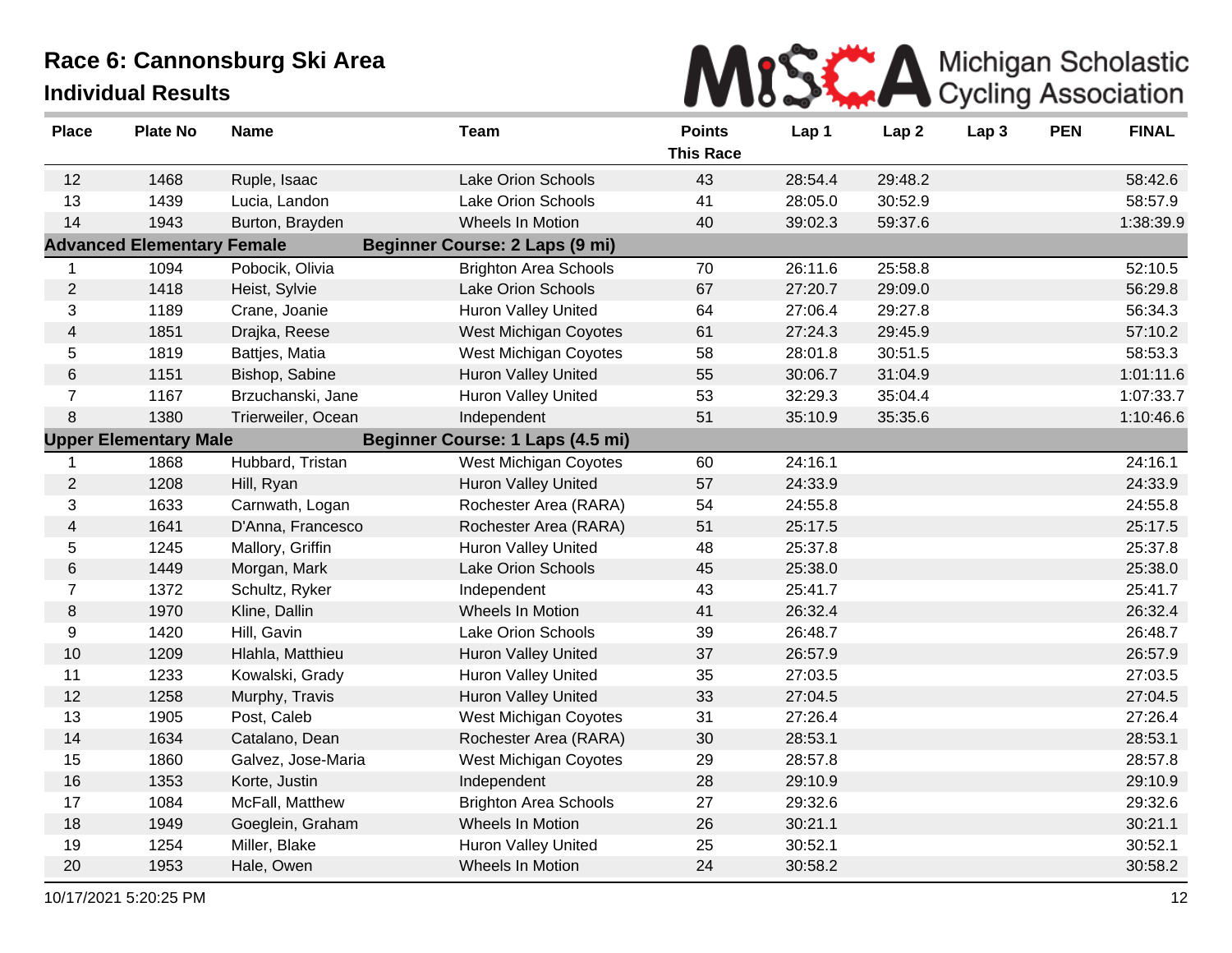

| <b>Place</b>   | <b>Plate No</b>                | <b>Name</b>        | <b>Team</b>                      | <b>Points</b><br><b>This Race</b> | Lap 1   | Lap <sub>2</sub> | Lap <sub>3</sub> | <b>PEN</b> | <b>FINAL</b> |
|----------------|--------------------------------|--------------------|----------------------------------|-----------------------------------|---------|------------------|------------------|------------|--------------|
| 21             | 1643                           | Debiaggi, Luca     | Rochester Area (RARA)            | 23                                | 30:58.5 |                  |                  |            | 30:58.5      |
| 22             | 1477                           | Trudeau, Jacob     | Lake Orion Schools               | 22                                | 31:02.7 |                  |                  |            | 31:02.7      |
| 23             | 1826                           | Boer, Jakob        | West Michigan Coyotes            | 21                                | 31:03.2 |                  |                  |            | 31:03.2      |
| 24             | 1298                           | Tidbury, Owen      | <b>Huron Valley United</b>       | 20                                | 31:36.8 |                  |                  |            | 31:36.8      |
| 25             | 1351                           | Kluesner, Caleb    | Independent                      | 19                                | 31:37.2 |                  |                  |            | 31:37.2      |
| 26             | 1688                           | Neubauer, Nickolas | Rochester Area (RARA)            | 18                                | 32:21.5 |                  |                  |            | 32:21.5      |
| 27             | 5084                           | Veley, Tyler       | Independent                      | 17                                | 32:21.8 |                  |                  |            | 32:21.8      |
| 28             | 1270                           | Poelke, Wyatt      | <b>Huron Valley United</b>       | 16                                | 32:32.6 |                  |                  |            | 32:32.6      |
| 29             | 1564                           | Potsander, Solomon | NE Indiana Trailblazers          | 15                                | 32:49.0 |                  |                  |            | 32:49.0      |
| 30             | 5042                           | Sauter, Banks      | Independent                      | 14                                | 33:06.8 |                  |                  |            | 33:06.8      |
| 31             | 1164                           | Brennan, Levi      | Huron Valley United              | 13                                | 36:30.5 |                  |                  |            | 36:30.5      |
| 32             | 1083                           | McFall, Joshua     | <b>Brighton Area Schools</b>     | 12                                | 36:38.4 |                  |                  |            | 36:38.4      |
| 33             | 1250                           | McFall, Nate       | <b>Huron Valley United</b>       | 11                                | 36:56.7 |                  |                  |            | 36:56.7      |
| 34             | 1361                           | Myers, Bryce       | Independent                      | 10                                | 37:38.4 |                  |                  |            | 37:38.4      |
| 35             | 5031                           | Brewer, Cruz       | NE Indiana Trailblazers          | 9                                 | 37:58.9 |                  |                  |            | 37:58.9      |
| 36             | 1924                           | VerHage, Archer    | West Michigan Coyotes            | 8                                 | 38:14.1 |                  |                  |            | 38:14.1      |
| 37             | 5029                           | Shidler, Ryder     | Heritage Jackrabbits             | $\overline{7}$                    | 38:30.6 |                  |                  |            | 38:30.6      |
| 38             | 1267                           | Palumbo, Frank     | <b>Huron Valley United</b>       | 6                                 | 39:09.1 |                  |                  |            | 39:09.1      |
| 39             | 1453                           | Munk, Carson       | Lake Orion Schools               | 5                                 | 39:15.3 |                  |                  |            | 39:15.3      |
| 40             | 1845                           | Dew, Jensen        | West Michigan Coyotes            | 4                                 | 39:57.1 |                  |                  |            | 39:57.1      |
| 41             | 1959                           | Hoag, Greyson      | Wheels In Motion                 | 3                                 | 39:58.1 |                  |                  |            | 39:58.1      |
| 42             | 1616                           | Weaver, James      | Orange Krush                     | $\overline{2}$                    | 40:33.7 |                  |                  |            | 40:33.7      |
| 43             | 1625                           | Bedia, Luca        | Rochester Area (RARA)            | 1                                 | 40:43.3 |                  |                  |            | 40:43.3      |
| 44             | 1411                           | Garrard, Preston   | Lake Orion Schools               | $\mathbf{1}$                      | 42:38.7 |                  |                  |            | 42:38.7      |
| 45             | 1854                           | Flanders, Henry    | West Michigan Coyotes            | 1                                 | 43:21.9 |                  |                  |            | 43:21.9      |
| 46             | 5028                           | Shidler, Chase     | Heritage Jackrabbits             | 1                                 | 53:56.3 |                  |                  |            | 53:56.3      |
|                | <b>Upper Elementary Female</b> |                    | Beginner Course: 1 Laps (4.5 mi) |                                   |         |                  |                  |            |              |
| 1              | 1839                           | Cherney, Hazel     | West Michigan Coyotes            | 60                                | 27:31.8 |                  |                  |            | 27:31.8      |
| $\overline{2}$ | 1842                           | Darnell, Landree   | West Michigan Coyotes            | 57                                | 27:44.6 |                  |                  |            | 27:44.6      |
| 3              | 1926                           | Weaver, Samantha   | West Michigan Coyotes            | 54                                | 27:44.6 |                  |                  |            | 27:44.6      |
| 4              | 1867                           | Hubbard, Laila     | West Michigan Coyotes            | 51                                | 27:48.3 |                  |                  |            | 27:48.3      |
| 5              | 1884                           | Martin, Ava        | West Michigan Coyotes            | 48                                | 29:26.8 |                  |                  |            | 29:26.8      |
| 6              | 1670                           | Learman, Cecilia   | Rochester Area (RARA)            | 45                                | 30:33.5 |                  |                  |            | 30:33.5      |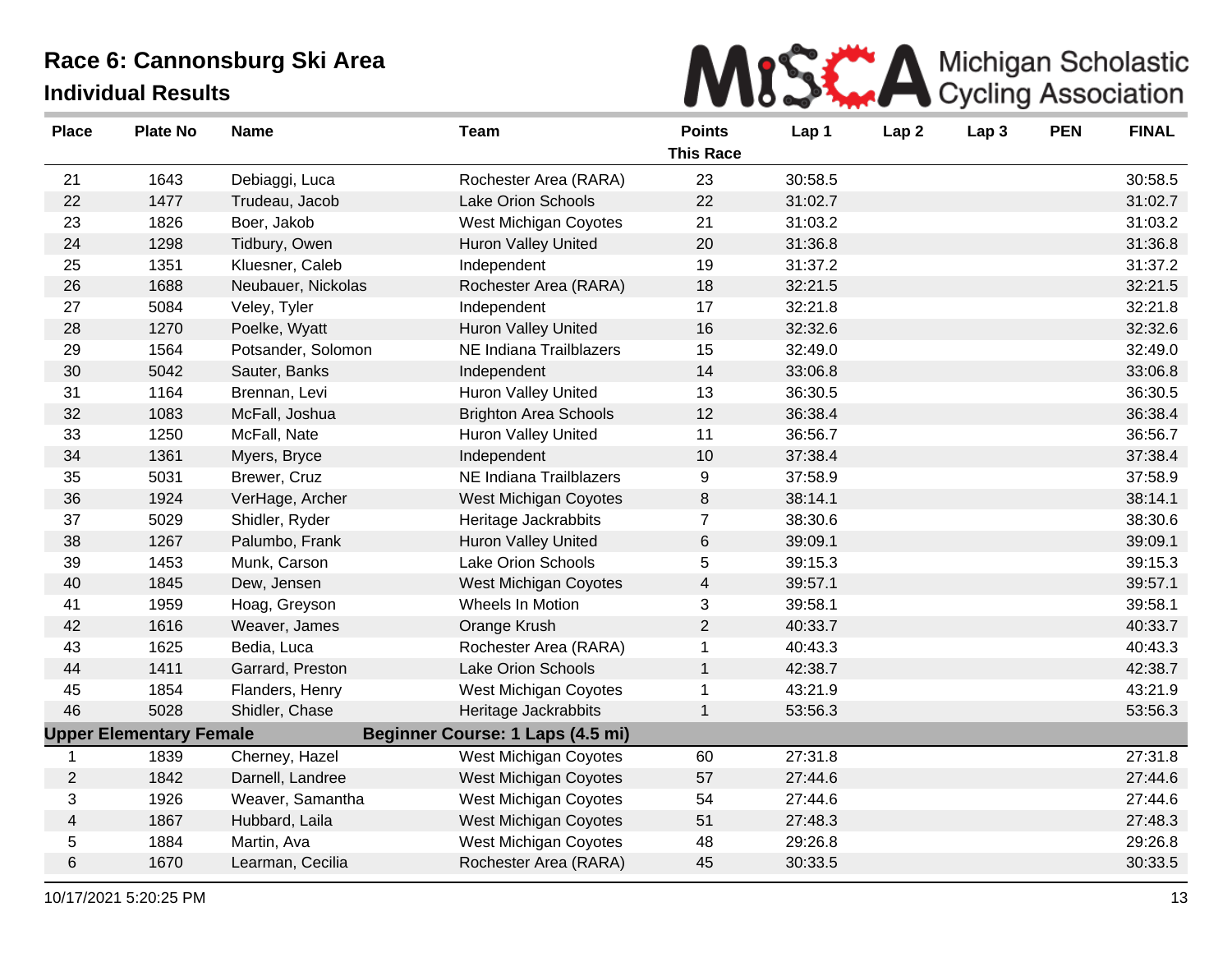

| <b>Place</b>                                                     | <b>Plate No</b> | <b>Name</b>           | <b>Team</b>                    | <b>Points</b><br><b>This Race</b> | Lap 1     | Lap <sub>2</sub> | Lap <sub>3</sub> | <b>PEN</b> | <b>FINAL</b> |
|------------------------------------------------------------------|-----------------|-----------------------|--------------------------------|-----------------------------------|-----------|------------------|------------------|------------|--------------|
| $\overline{7}$                                                   | 1691            | Opfer, Elsa           | Rochester Area (RARA)          | 43                                | 30:36.0   |                  |                  |            | 30:36.0      |
| $\,8\,$                                                          | 1158            | Boesch, Lilah         | <b>Huron Valley United</b>     | 41                                | 30:40.1   |                  |                  |            | 30:40.1      |
| 9                                                                | 1562            | Potsander, Analise    | <b>NE Indiana Trailblazers</b> | 39                                | 31:01.8   |                  |                  |            | 31:01.8      |
| 10                                                               | 1150            | Beer, Brooke          | <b>Huron Valley United</b>     | 37                                | 32:56.8   |                  |                  |            | 32:56.8      |
| 11                                                               | 1078            | Lutz, Ainsley         | <b>Brighton Area Schools</b>   | 35                                | 33:32.5   |                  |                  |            | 33:32.5      |
| 12                                                               | 1009            | Janette, Elliette     | <b>Brandon Youth MTB</b>       | 33                                | 34:25.2   |                  |                  |            | 34:25.2      |
| 13                                                               | 1908            | Roberts, Harper       | West Michigan Coyotes          | 31                                | 34:34.6   |                  |                  |            | 34:34.6      |
| 14                                                               | 1821            | Beeck, Elin           | West Michigan Coyotes          | 30                                | 35:39.4   |                  |                  |            | 35:39.4      |
| 15                                                               | 1869            | Hughes, Erin          | West Michigan Coyotes          | 29                                | 38:32.8   |                  |                  |            | 38:32.8      |
| 16                                                               | 1624            | Basile, Emma          | Rochester Area (RARA)          | 28                                | 46:02.9   |                  |                  |            | 46:02.9      |
| 17                                                               | 1604            | Manchel, Lucy         | Orange Krush                   | 27                                | 46:21.7   |                  |                  |            | 46:21.7      |
| 18                                                               | 1874            | Leitow, Olivia        | West Michigan Coyotes          | 26                                | 46:27.4   |                  |                  |            | 46:27.4      |
| 19                                                               | 1617            | Weaver, Molly         | Orange Krush                   | 25                                | 58:34.4   |                  |                  |            | 58:34.4      |
| 20                                                               | 1993            | Reyes, Amanda         | Wheels In Motion               | 24                                | 1:04:58.7 |                  |                  |            | 1:04:58.7    |
| <b>Lower Elementary Male</b><br>Beginner Course: 1 Laps (4.5 mi) |                 |                       |                                |                                   |           |                  |                  |            |              |
| $\mathbf{1}$                                                     | 1847            | DeWall, Grant         | West Michigan Coyotes          | 50                                | 26:06.0   |                  |                  |            | 26:06.0      |
| $\overline{2}$                                                   | 1631            | Carnwath, Austin      | Rochester Area (RARA)          | 47                                | 26:34.1   |                  |                  |            | 26:34.1      |
| 3                                                                | 1676            | Malone, Alexander     | Rochester Area (RARA)          | 44                                | 26:38.7   |                  |                  |            | 26:38.7      |
| 4                                                                | 1682            | Morales-Zozaya, Dante | Rochester Area (RARA)          | 41                                | 28:15.5   |                  |                  |            | 28:15.5      |
| 5                                                                | 1853            | Eves, Owen            | West Michigan Coyotes          | 38                                | 28:16.4   |                  |                  |            | 28:16.4      |
| 6                                                                | 1437            | Lidgey, Ryan          | Lake Orion Schools             | 35                                | 28:28.4   |                  |                  |            | 28:28.4      |
| $\overline{7}$                                                   | 1723            | Uh, Joshua            | Rochester Area (RARA)          | 33                                | 31:06.2   |                  |                  |            | 31:06.2      |
| $\,8\,$                                                          | 1026            | Beck, Elias           | <b>Brighton Area Schools</b>   | 31                                | 31:09.5   |                  |                  |            | 31:09.5      |
| 9                                                                | 1969            | Kennedy, Ronan        | Wheels In Motion               | 29                                | 32:02.5   |                  |                  |            | 32:02.5      |
| 10                                                               | 5082            | Modzeleski, Ryland    | Independent                    | 27                                | 32:04.8   |                  |                  |            | 32:04.8      |
| 11                                                               | 1152            | Bishop, Torsten       | Huron Valley United            | 25                                | 32:10.0   |                  |                  |            | 32:10.0      |
| 12                                                               | 1059            | Haberkorn, Beckham    | <b>Brighton Area Schools</b>   | 23                                | 32:22.6   |                  |                  |            | 32:22.6      |
| 13                                                               | 1833            | Broughton, James      | West Michigan Coyotes          | 21                                | 32:22.8   |                  |                  |            | 32:22.8      |
| 14                                                               | 1844            | Deras, Jordan         | <b>West Michigan Coyotes</b>   | 20                                | 32:26.0   |                  |                  |            | 32:26.0      |
| 15                                                               | 1256            | Moore, Thomas         | Huron Valley United            | 19                                | 33:29.5   |                  |                  |            | 33:29.5      |
| 16                                                               | 1696            | Pokowski, Aiden       | Rochester Area (RARA)          | 18                                | 33:42.0   |                  |                  |            | 33:42.0      |
| 17                                                               | 1369            | Robinson, Carter      | Independent                    | 17                                | 34:00.8   |                  |                  |            | 34:00.8      |
| 18                                                               | 1642            | D'Anna, Marcello      | Rochester Area (RARA)          | 16                                | 34:45.6   |                  |                  |            | 34:45.6      |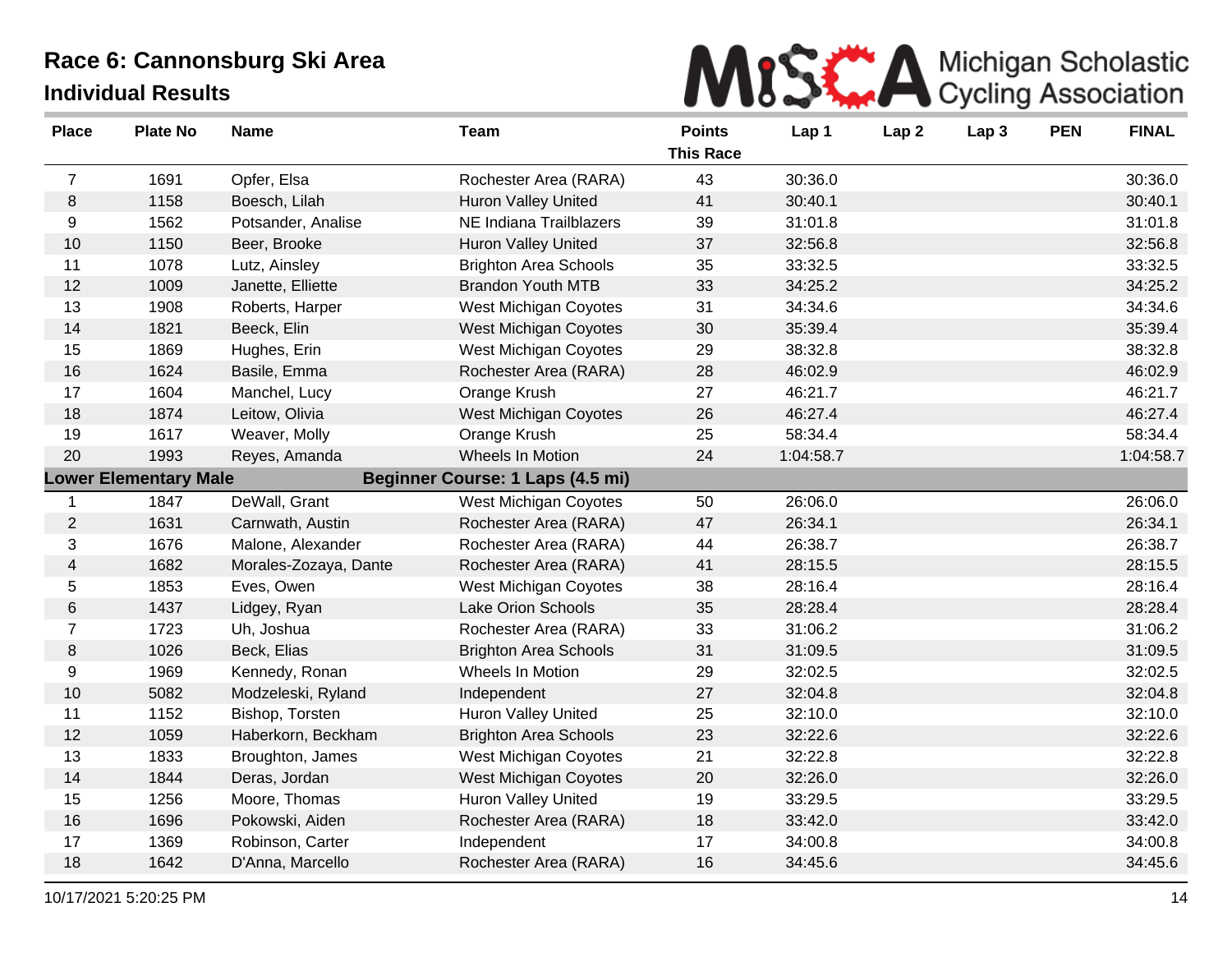

| <b>Place</b>   | <b>Plate No</b>                | <b>Name</b>               | Team                             | <b>Points</b><br><b>This Race</b> | Lap 1     | Lap <sub>2</sub> | Lap <sub>3</sub> | <b>PEN</b> | <b>FINAL</b> |
|----------------|--------------------------------|---------------------------|----------------------------------|-----------------------------------|-----------|------------------|------------------|------------|--------------|
| 19             | 1896                           | OByrne, Finn              | <b>West Michigan Coyotes</b>     | 15                                | 35:15.5   |                  |                  |            | 35:15.5      |
| 20             | 1192                           | Dobrin, Everett           | <b>Huron Valley United</b>       | 14                                | 36:04.4   |                  |                  |            | 36:04.4      |
| 21             | 1626                           | Bedia, Nicolas            | Rochester Area (RARA)            | 13                                | 36:09.1   |                  |                  |            | 36:09.1      |
| 22             | 1178                           | Carnaghi, Noah            | Huron Valley United              | 12                                | 36:14.1   |                  |                  |            | 36:14.1      |
| 23             | 1726                           | Veda, Gavin               | Rochester Area (RARA)            | 11                                | 36:27.2   |                  |                  |            | 36:27.2      |
| 24             | 1873                           | Leitow, Evan              | West Michigan Coyotes            | 10                                | 36:28.2   |                  |                  |            | 36:28.2      |
| 25             | 1656                           | Harper, Logan             | Rochester Area (RARA)            | 9                                 | 36:50.3   |                  |                  |            | 36:50.3      |
| 26             | 1835                           | Bumstead, Griffin         | West Michigan Coyotes            | 8                                 | 37:02.8   |                  |                  |            | 37:02.8      |
| 27             | 1917                           | Tyron, Finneas            | <b>West Michigan Coyotes</b>     | $\overline{7}$                    | 37:22.2   |                  |                  |            | 37:22.2      |
| 28             | 1722                           | Uh, Henry                 | Rochester Area (RARA)            | $\,6\,$                           | 37:27.5   |                  |                  |            | 37:27.5      |
| 29             | 1648                           | Dossey, Avery             | Rochester Area (RARA)            | 5                                 | 37:33.1   |                  |                  |            | 37:33.1      |
| 30             | 5081                           | Heritage, Henry           | Independent                      | $\overline{4}$                    | 37:49.5   |                  |                  |            | 37:49.5      |
| 31             | 1823                           | Blaszczyk, Adreian        | West Michigan Coyotes            | 3                                 | 38:41.8   |                  |                  |            | 38:41.8      |
| 32             | 5014                           | Jansenvangalen, Jackson   | Independent                      | $\overline{2}$                    | 38:52.7   |                  |                  |            | 38:52.7      |
| 33             | 1342                           | Harville, Owen            | Independent                      | $\mathbf{1}$                      | 39:13.8   |                  |                  |            | 39:13.8      |
| 34             | 1452                           | Munk, Benjamin            | Lake Orion Schools               | $\mathbf{1}$                      | 39:59.8   |                  |                  |            | 39:59.8      |
| 35             | 1586                           | Baines, Thomas            | Orange Krush                     | $\mathbf 1$                       | 41:00.0   |                  |                  |            | 41:00.0      |
| 36             | 1347                           | Hovey, Maximus            | Independent                      | $\mathbf{1}$                      | 41:33.0   |                  |                  |            | 41:33.0      |
| 37             | 1876                           | Lilly, Isaac              | <b>West Michigan Coyotes</b>     | 1                                 | 42:15.0   |                  |                  |            | 42:15.0      |
| 38             | 1840                           | Cherney, James            | West Michigan Coyotes            | $\mathbf{1}$                      | 42:38.9   |                  |                  |            | 42:38.9      |
| 39             | 1362                           | Myers, Hudson             | Independent                      | $\mathbf 1$                       | 45:30.6   |                  |                  |            | 45:30.6      |
| 40             | 1725                           | Veda, Callum              | Rochester Area (RARA)            | $\mathbf{1}$                      | 57:22.1   |                  |                  |            | 57:22.1      |
| 41             | 1464                           | Posler, Theodore          | Lake Orion Schools               | 1                                 | 1:00:41.4 |                  |                  |            | 1:00:41.4    |
| 42             | 1945                           | Coryell, Liam             | Wheels In Motion                 | $\mathbf{1}$                      | 1:02:20.4 |                  |                  |            | 1:02:20.4    |
| 43             | 5060                           | Vazquez Gonzalez, Marcelo | Independent                      | $\mathbf{1}$                      | 1:02:41.0 |                  |                  |            | 1:02:41.0    |
| 44             | 5039                           | Kluesner, Garrett         | Independent                      | $\mathbf{1}$                      | 1:04:15.5 |                  |                  |            | 1:04:15.5    |
| 45             | 1968                           | Kennedy, Makai            | Wheels In Motion                 | 1                                 | 1:04:35.9 |                  |                  |            | 1:04:35.9    |
| 46             | 5015                           | Jansenvangalen, Edison    | Independent                      | $\mathbf{1}$                      | 1:15:29.0 |                  |                  |            | 1:15:29.0    |
| 47             | 1457                           | Nye, Wesley               | <b>Lake Orion Schools</b>        | $\mathbf{1}$                      | 1:17:02.7 |                  |                  |            | 1:17:02.7    |
|                | <b>Lower Elementary Female</b> |                           | Beginner Course: 1 Laps (4.5 mi) |                                   |           |                  |                  |            |              |
| $\mathbf{1}$   | 1305                           | Vogel, Emerson            | <b>Huron Valley United</b>       | 50                                | 29:00.5   |                  |                  |            | 29:00.5      |
| $\overline{2}$ | 1391                           | Babicheva, Julia          | <b>Lake Orion Schools</b>        | 47                                | 31:45.4   |                  |                  |            | 31:45.4      |
| 3              | 1484                           | Zoschnick, Amelia         | Lake Orion Schools               | 44                                | 31:55.0   |                  |                  |            | 31:55.0      |